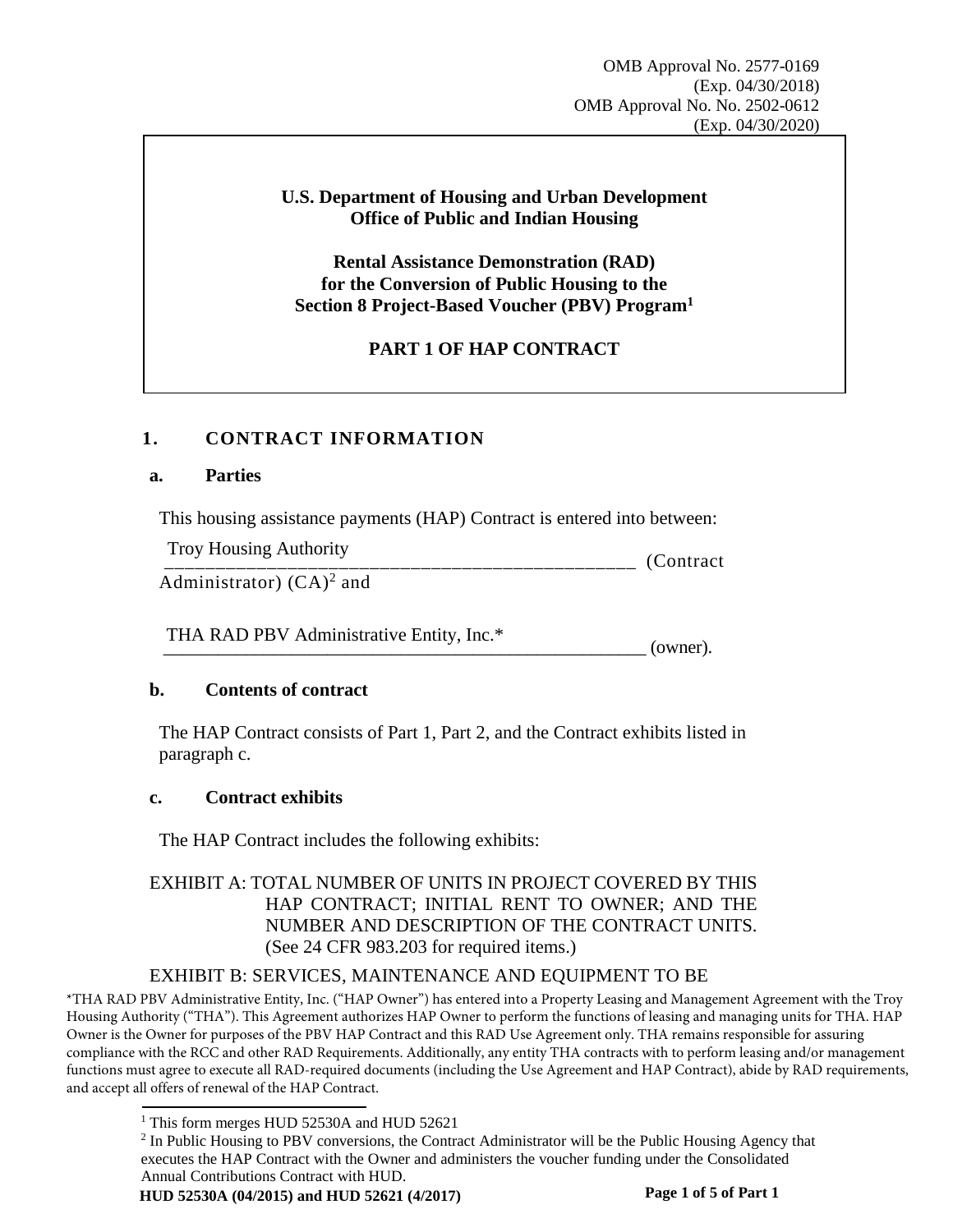OMB Approval No. 2577-0169 (Exp. 04/30/2018) OMB Approval No. No. 2502-0612 (Exp. 04/30/2020) PROVIDED BY THE OWNER WITHOUT CHARGES IN ADDITION TO RENT TO OWNER

# EXHIBIT C: UTILITIES AVAILABLE IN THE CONTRACT UNITS, INCLUDING A LISTING OF UTILITIY SERVICES TO BE PAID BY THE OWNER (WITHOUT CHARGES IN ADDITION TO RENT TO OWNER) AND UTILITIES TO BE PAID BY THE TENANTS

# EXHIBIT D: FEATURES PROVIDED TO COMPLY WITH PROGRAM ACCESSIBILITY FEATURES OF SECTION 504 OF THE REHABILITATION ACT OF 1973

# EXHIBIT E: ADDENDUM TO THE HAP CONTRACT – LABOR STANDARDS

### ADDITIONAL EXHIBITS

### **d. Term of the HAP Contract**

### **1. Beginning of Term**

The Contract begins on November 1, 2018

### **2. Length of initial term**

- a. Subject to paragraph 2.b, the initial term of the HAP Contract for any contract unit is  $20$  years.
- b. The initial term of the HAP Contract for any unit may not be less than 15 years, and may be for a term of up to 20 years upon the request of the Owner and with the approval of the CA.

# **3. Contract Administrator's Obligation to Offer to Renew and Owner Obligation to Accept Offers to Renew**

The CA and the Owner acknowledge and agree upon expiration of the initial term of the HAP Contract, and upon each renewal term of the HAP Contract, the CA shall offer to renew the HAP Contract and the Owner shall accept each offer to renew the HAP Contract, subject to the terms and conditions applicable at the time of each offer, and further subject to the availability of appropriations for each year of each such renewal.

### **4. Funding of PBV HAP Contract**

a. **Funding for the Year of Conversion.** In the Year of Conversion, the HAP Contract shall be funded only from public housing amounts obligated prior to the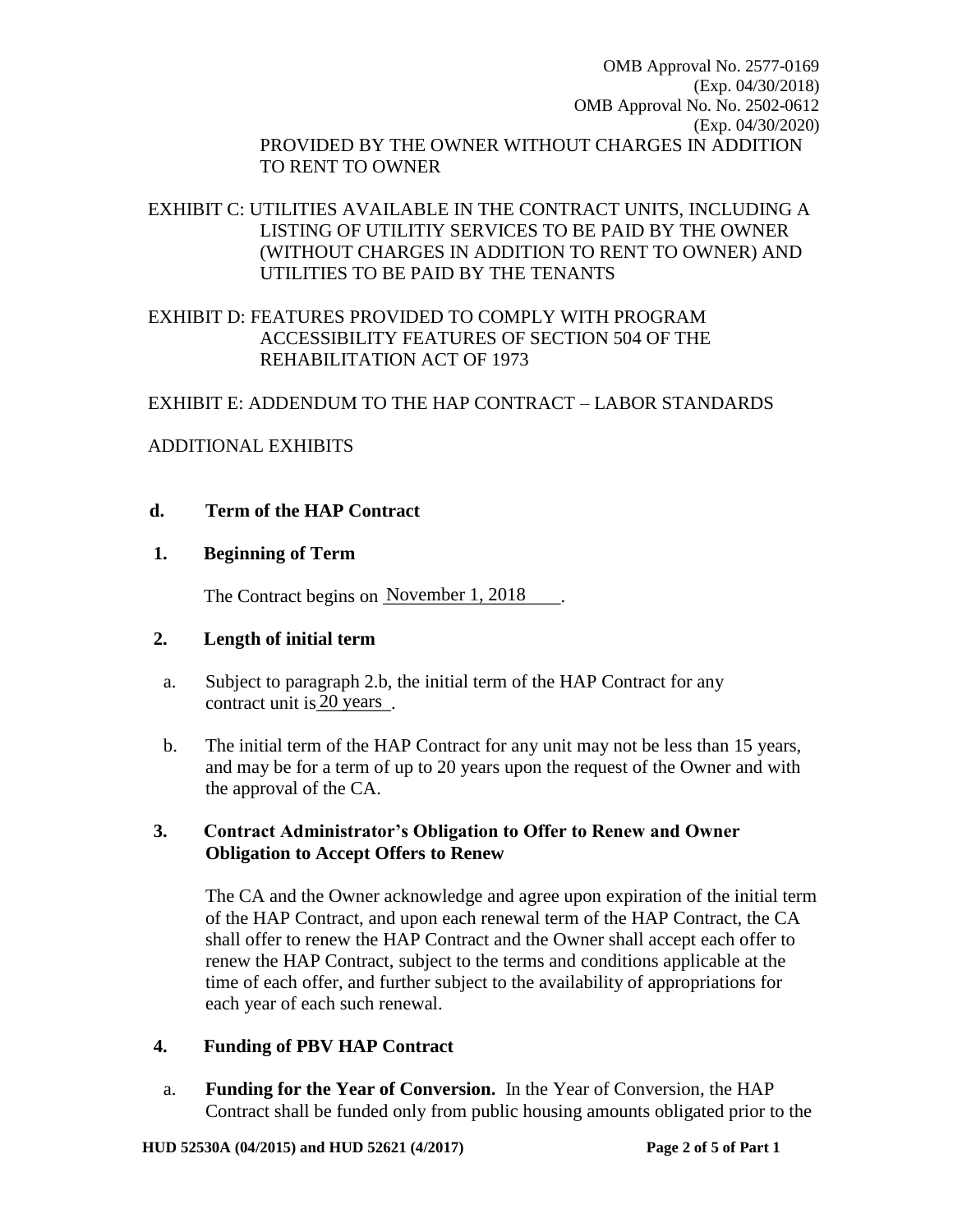OMB Approval No. 2577-0169 (Exp. 04/30/2018) OMB Approval No. No. 2502-0612 (Exp. 04/30/2020)

effective date of the HAP Contract, and from any additional public housing amounts that HUD obligates in full or in part, subject to the availability of sufficient appropriated funding, for the remainder of the calendar year in which the HAP Contract becomes effective. Owner acknowledges that this amount for the first year may be less than the contract rent for subsequent years.<sup>3</sup>

b. **Funding for remainder of the initial term and any renewal term.** Starting in the First Full Year and in each subsequent year in which the HAP Contract is effective, for the remainder of the initial term and any renewal term, subject to the availability of sufficient appropriated funding (budget authority), as provided in appropriations acts and in the CA's Consolidated Annual Contributions Contract with HUD, the CA will make full payments of housing assistance payments due to an Owner for any contract year in accordance with the HAP Contract. The availability of sufficient funding must be determined by HUD or the CA in accordance with HUD requirements. If it is determined that there may not be sufficient funding to continue housing assistance payments for all contract units and for the full term of the HAP Contract, the CA has the right to terminate the HAP Contract by notice to the Owner for all or any of the Contract units. Such action by the CA shall be implemented in accordance with HUD requirements.

## **e. Occupancy and payment**

### **1. Payment for occupied unit**

During the term of the HAP Contract, the CA shall make housing assistance payments to the Owner for the months during which a contract unit is leased to and occupied by an eligible family. If an assisted family moves out of a Contract unit, the Owner may keep the housing assistance payment for the calendar month when the family moves out ("move-out month"). However, the Owner may not keep the payment if the CA determines that the vacancy is the Owner's fault.

# **2. Vacancy payment**

 $\overline{a}$ 

THE PHA HAS DISCRETION WHETHER TO INCLUDE THE VACANCY PAYMENT PROVISION (PARAGRAPH f.2), OR TO STRIKE THIS PROVISION FROM THE HAP CONTRACT FORM.

a. If an assisted family moves out of a Contract unit, the CA may provide vacancy payments to the Owner for a CA-determined vacancy period extending from the beginning of the first calendar month after the move-out month for a period not exceeding two full months following the move-out month.

<sup>&</sup>lt;sup>3</sup> Note that new definitions of First Full Year, HUD requirements and Year of Conversion are added to Section 2 of Part 2 of the HAP Contract.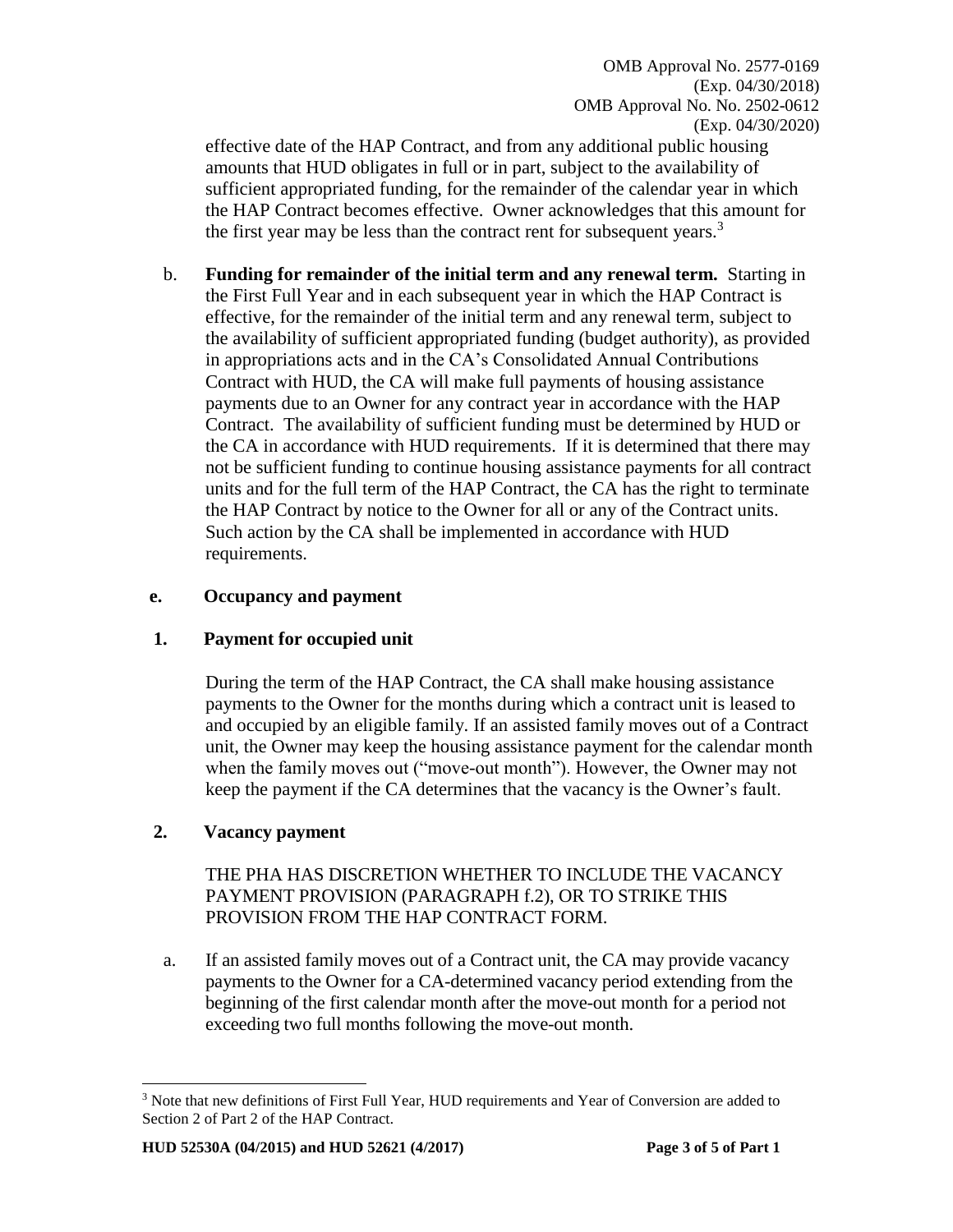- b. The vacancy payment to the Owner for each month of the maximum two-month period will be determined by the CA, and cannot exceed the monthly rent to Owner under the assisted lease, minus any portion of the rental payment received by the Owner (including amounts available from the tenant's security deposit). Any vacancy payment may only cover the period the unit remains vacant.
- c. The CA may only make vacancy payments to the Owner if:
	- 1. The Owner gives the CA prompt, written notice certifying that the family has vacated the unit and the date when the family moved out (to the best of the Owner's knowledge and belief);
	- 2. The Owner certifies that the vacancy is not the fault of the Owner and that the unit was vacant during the period for which payment is claimed;
	- 3. The Owner certifies that it has taken every reasonable action to minimize the likelihood and length of vacancy; and
	- 4. The Owner provides any additional information required and requested by the CA to verify that the Owner is entitled to the vacancy payment.
- d. The CA must take every reasonable action to minimize the likelihood and length of vacancy.
- e. The Owner may refer families to the CA, and recommend selection of such families from the CA waiting list for occupancy of vacant units.
- f. The Owner must submit a request for vacancy payments in the form and manner required by the CA and must provide any information or substantiation required by the CA to determine the amount of any vacancy payments.

# **3. PHA is not responsible for family damage or debt to Owner**

Except as provided in this paragraph e (Occupancy and Payment), the CA will not make any other payment to the Owner under the HAP Contract. The CA will not make any payment to Owner for any damages to the unit, or for any other amounts owed by a family under the family's lease.

### **f. Non-Applicability of Income Mixing Requirement.**

There is no cap on the number of units that may receive PBV assistance in a project.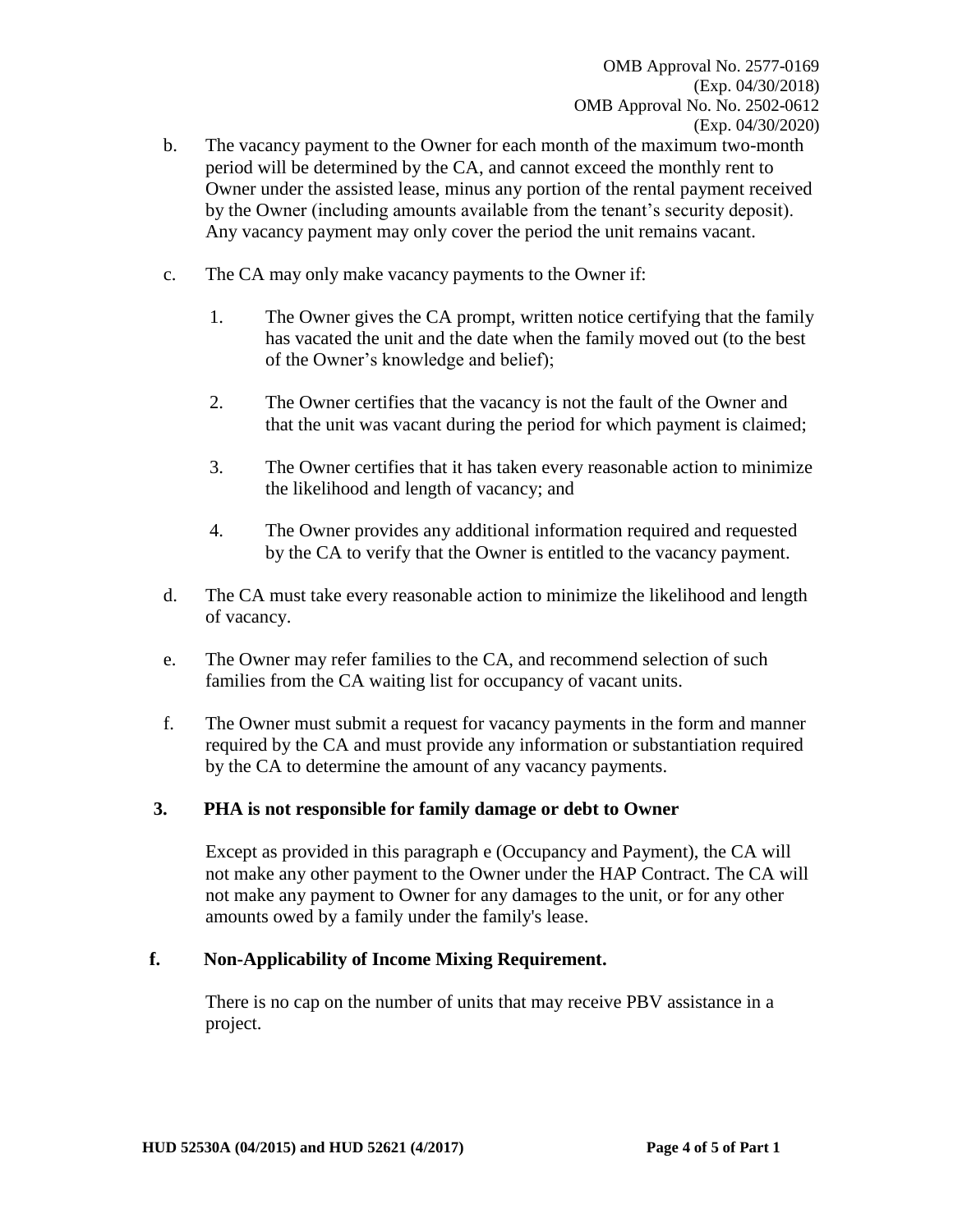OMB Approval No. 2577-0169 (Exp. 04/30/2018) OMB Approval No. No. 2502-0612  $(Exp. 04/30/2020)$ 

#### **EXECUTION OF HAP CONTRACT**

**CONTRACT ADMINISTRATOR (CA)** Name of CA (Print)

**Troy Housing Authority** 

By:

Signature of Authorized Representative

Name and official title (Print) Deborah A. Witkowski, Executive Director

Date September 29, 2018

**OWNER** 

Name of Owner (Print)

THA RAD PBV Administrative Entity, Inc.

By:

Signature of Authorized Representative

Name and official title (Print) Deborah A. Witkowski, Executive Director

Date September 24, 2018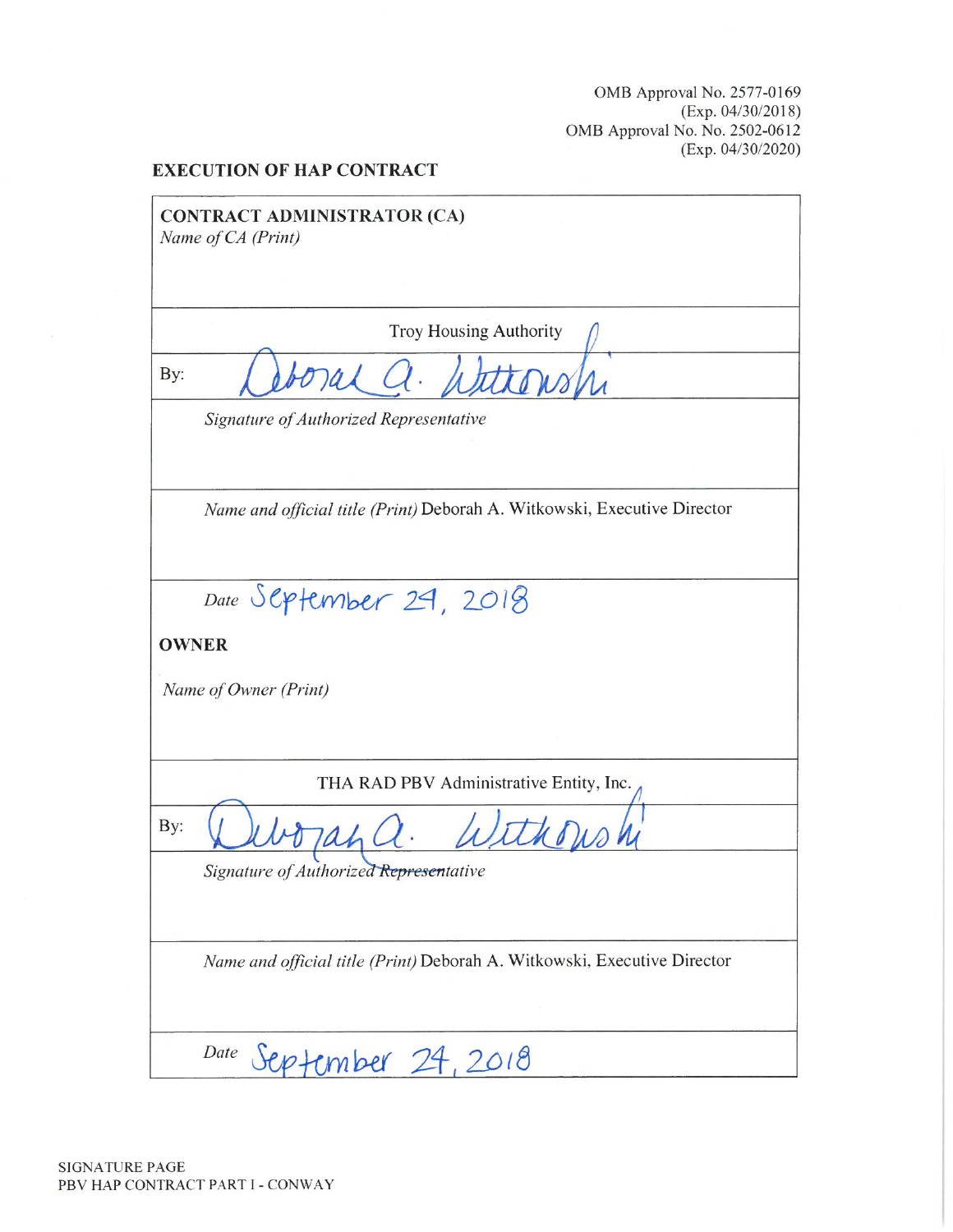### **U.S. Department of Housing and Urban Development Office of Public and Indian Housing**

**Rental Assistance Demonstration (RAD) for the Conversion of Public Housing to the Section 8 Project-Based Voucher (PBV) Program** 

# **PART 2 OF HAP CONTRACT**

## **2. DEFINITIONS**

**Contract Administrator (CA)**. The Public Housing Agency that executes the HAP Contract with the Owner and administers the voucher funding under the Consolidated Annual Contributions Contract with HUD.

**Contract units**. The housing units covered by this HAP Contract. The contract units are described in Exhibit A.

**Family**. The persons approved by the CA to reside in a contract unit with assistance under the program.

**First Full Year**. The first full calendar year of the HAP Contract beginning the year after the calendar year of the effective date. To clarify, in cases in which a project converts in December and the effective date of the HAP Contract is January 1, the Year of Conversion is the calendar year starting on the effective date and the First Full Year begins the year following.

**HAP Contract**. This housing assistance payments contract between the CA and the owner. The contract consists of Part 1, Part 2, and the contract exhibits (listed in section 1.c of the HAP Contract).

**Housing assistance payment**. The monthly assistance payment by the CA for a contract unit, which includes: (1) a payment to the Owner for rent to the Owner under the family's lease minus the tenant rent; and (2) an additional payment to or on behalf of the family if the utility allowance exceeds total tenant payment.

**Household.** The family and any CA-approved live-in aide.

**Housing quality standards (HQS**). The HUD minimum quality standards for dwelling units occupied by families receiving project-based voucher program assistance.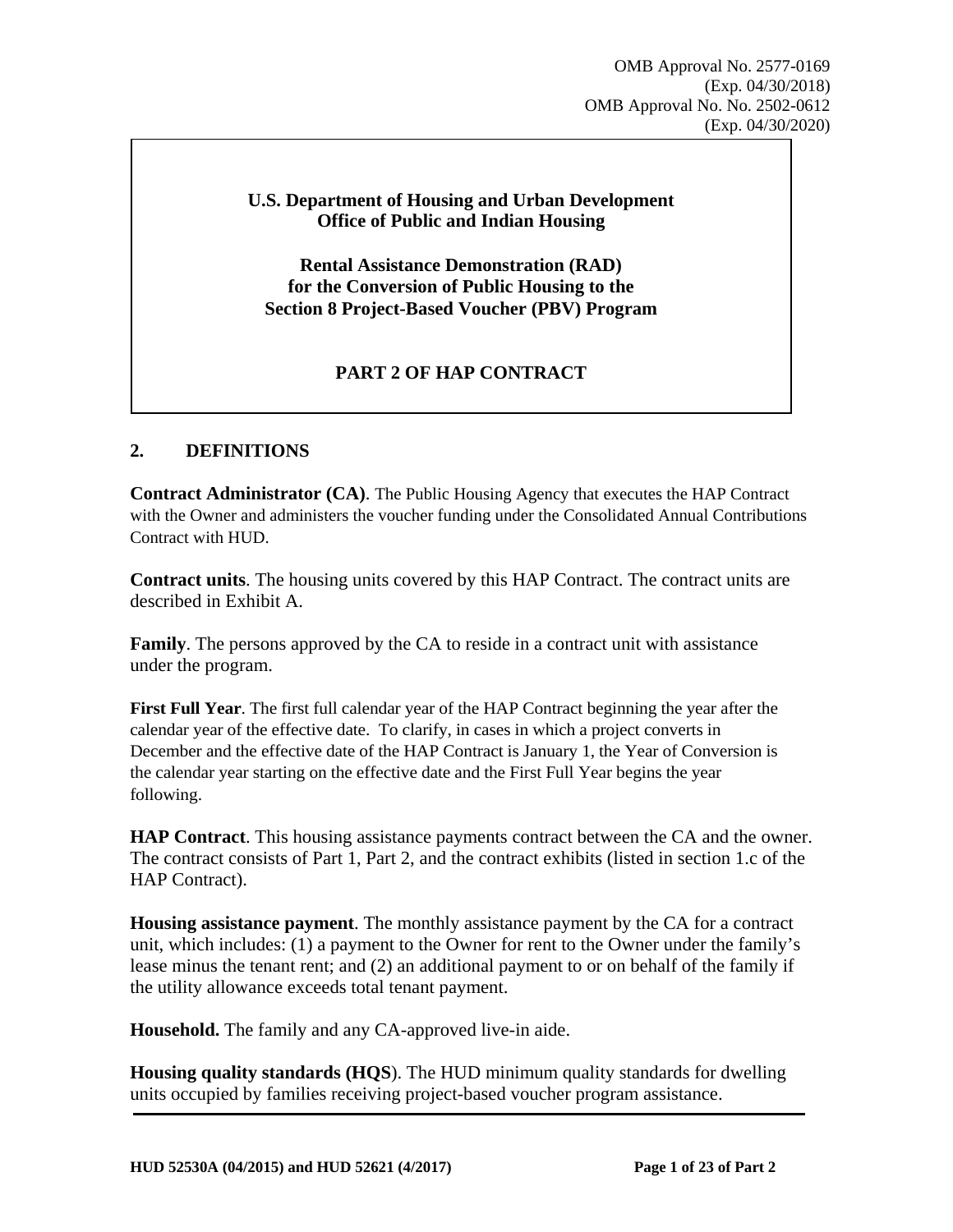**HUD**. U.S. Department of Housing and Urban Development.

**HUD requirements**. HUD requirements which apply to the project-based voucher program. HUD requirements are issued by HUD headquarters, as regulations, Federal Register notices or other binding program directives. HUD requirements include Notice PIH 2012-32 (HA), "Rental Assistance Demonstration—Final Implementation, Revision 2," as revised or amended from time to time (or any successor document) (RAD Notice). Any references in this HAP Contract to specific sections of the RAD Notice include any successor provisions whether explicitly stated or not.

**Owner.** Any person or entity who has the legal right to lease or sublease a unit to a participant.

**Premises**. The building or complex in which a contract unit is located, including common areas or grounds.

**Principal or interested party**. This term includes a management agent and other persons or entities participating in project management, and the officers and principal members, shareholders, investors, and other parties having a substantial interest in the HAP Contract, or in any proceeds or benefits arising from the HAP Contract.

**Program**. The project-based voucher program (see authorization for project-based assistance at 42 U.S.C. 1437f(o)(13)).

**PHA**. Public Housing Agency. A public housing agency as defined in the United States Housing Act of 1937 (42 U.S.C. 1437a(b)(6)).

**Rent to Owner**. The total monthly rent payable to the Owner under the lease for a contract unit. Rent to Owner includes payment for any housing services, maintenance and utilities to be provided by the Owner in accordance with the lease.**Tenant.** The person or persons (other than a live-in aide) who executes the lease as a lessee of the dwelling unit.

**Tenant rent.** The portion of the rent to Owner payable by the family, as determined by the CA in accordance with HUD requirements. The CA is not responsible for paying any part of the tenant rent.

**Year** of Conversion**. T**he time from the effective date of the HAP Contract through the end of that calendar year.

# **3. PURPOSE**

- a. This is a HAP Contract between the CA and the Owner.
- b. The purpose of the HAP Contract is to provide housing assistance payments for eligible families who lease contract units that comply with the HUD HQS from the Owner.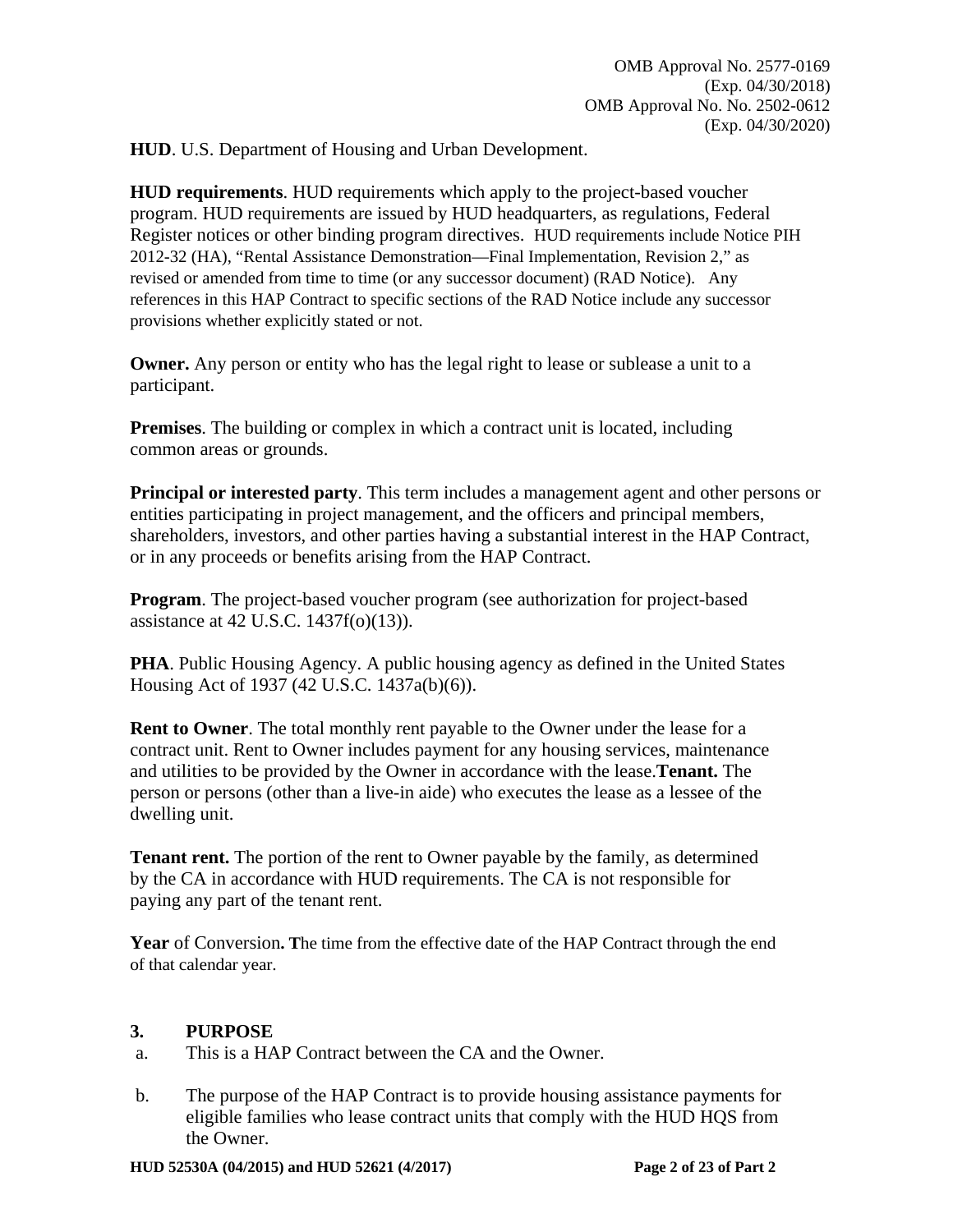c. The CA must make housing assistance payments to the Owner in accordance with the HAP Contract for contract units leased and occupied by eligible families during the HAP Contract term. HUD provides funds to the CA to make housing assistance payments to Owners for eligible families.

## **4. RENT TO OWNER; HOUSING ASSISTANCE PAYMENTS**

### **a. Amount of initial rent to Owner**

The initial rent to Owner for each contract unit is stated in Exhibit A, which is attached to and made a part of the HAP Contract. At the beginning of the HAP contract term, and until rent to Owner is adjusted in accordance with section 5 of the HAP Contract, the rent to Owner for each bedroom size (number of bedrooms) shall be the initial rent to Owner amount listed in Exhibit A.

### **b. HUD rent requirements**

Notwithstanding any other provision of the HAP Contract, the rent to Owner may in no event exceed the amount authorized in accordance with HUD requirements. The CA has the right to reduce the rent to Owner, at any time, to correct any errors in establishing or adjusting the rent to Owner in accordance with HUD requirements. The CA may recover any overpayment from the Owner.

### **c. CA payment to Owner**

- 1. Each month the CA must make a housing assistance payment to the Owner for a unit under lease to and occupied by an eligible family in accordance with the HAP Contract.
- 2. The monthly housing assistance payment to the Owner for a contract unit is equal to the amount by which the rent to Owner exceeds the tenant rent.
- 3. Payment of the tenant rent is the responsibility of the family. The CA is not responsible for paying any part of the tenant rent, or for paying any other claim by the Owner against a family. The CA is only responsible for making housing assistance payments to the Owner on behalf of a family in accordance with the HAP Contract.
- 4. The Owner will be paid the housing assistance payment under the HAP Contract on or about the first day of the month for which payment is due, unless the Owner and the CA agree on a later date.
- 5. To receive housing assistance payments in accordance with the HAP contract, the Owner must comply with all the provisions of the HAP contract. Unless the Owner complies with all the provisions of the HAP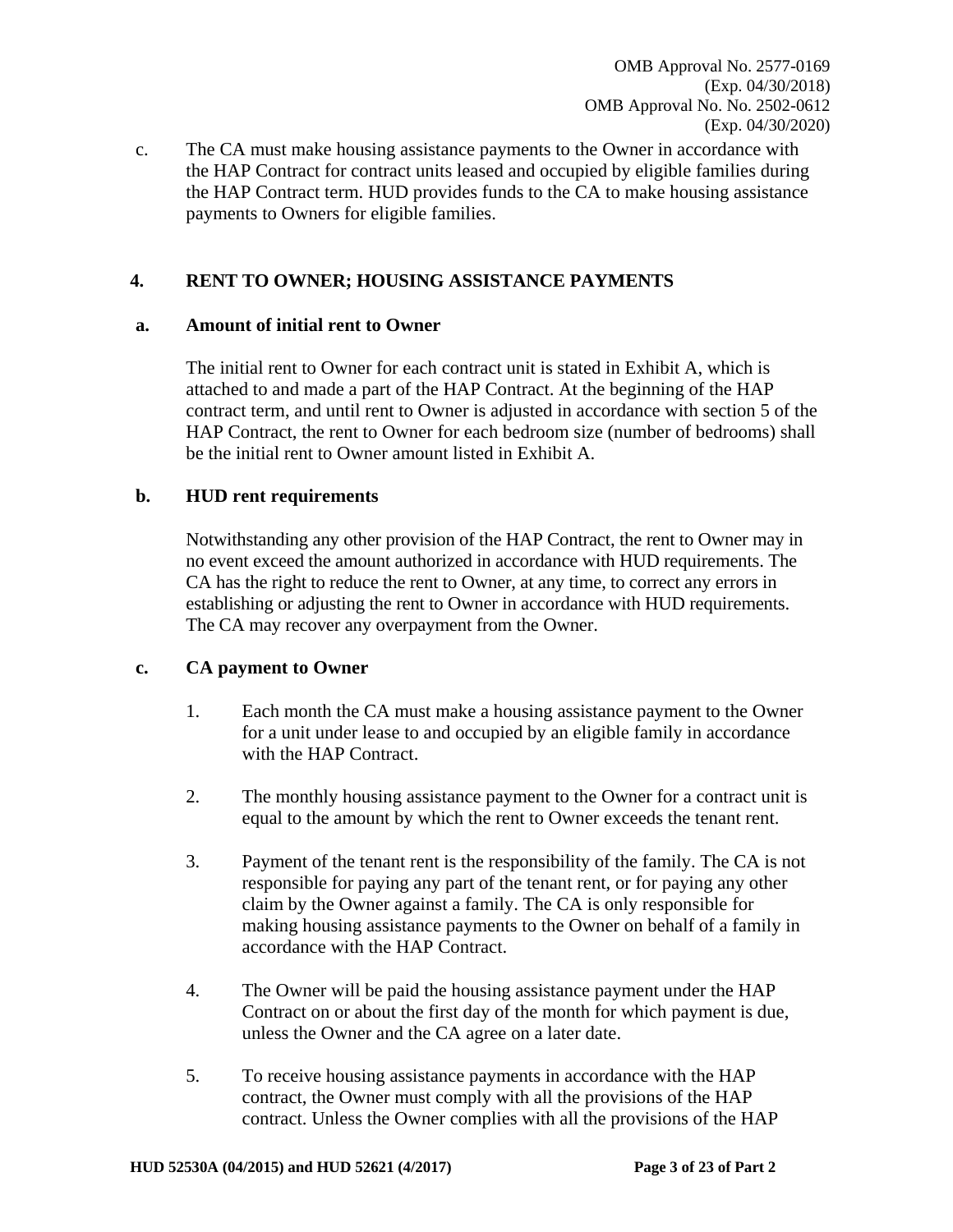Contract, the Owner does not have a right to receive housing assistance payments.

- 6. If the CA determines that the Owner is not entitled to the payment or any part of it, the CA, in addition to other remedies, may deduct the amount of the overpayment from any amounts due the Owner, including amounts due under any other housing assistance payments contract.
- 7. The Owner will notify the CA promptly of any change of circumstances that would affect the amount of the monthly housing assistance payment, and will return any payment that does not conform to the changed circumstances.
- 8. Notwithstanding anything else in this HAP Contract, in the Year of Conversion, any housing assistance payments shall equal amounts funded in accordance with Section 1.e.4.a (Funding for the Year of Conversion) of this HAP Contract.

### **d. Termination of assistance for family**

The CA may terminate housing assistance for a family under the HAP Contract in accordance with HUD requirements. The CA must notify the Owner in writing of its decision to terminate housing assistance for the family in such case.

# **5. ADJUSTMENT OF RENT TO OWNER**

### **a. PHA determination of adjusted rent**

- 1. Subject to section 5.b. of the HAP Contract, at each anniversary date during the term of the HAP Contract, the CA will adjust the rent to Owner by applying HUD's operating cost adjustment factor (OCAF), subject to the availability of appropriations for each year of the HAP Contract term. .
- 2. The adjustment of rent to Owner shall always be determined in accordance with all HUD requirements. The amount of the rent to Owner may be adjusted up or down, in the amount defined by the CA in accordance with HUD requirements.

# **b. Reasonable rent**

The rent to Owner for each contract unit may at no time exceed the reasonable rent charged for comparable units in the private unassisted market, as determined by the CA in accordance with 24 C.F.R. § 983.303. However, the rent to Owner shall not be reduced below the initial rent to Owner for dwelling units under the HAP Contract except in the following cases: (1) to correct errors in calculations in accordance with HUD requirements; (2) if additional housing assistance has been combined with PBV assistance after the execution of the HAP Contract and a rent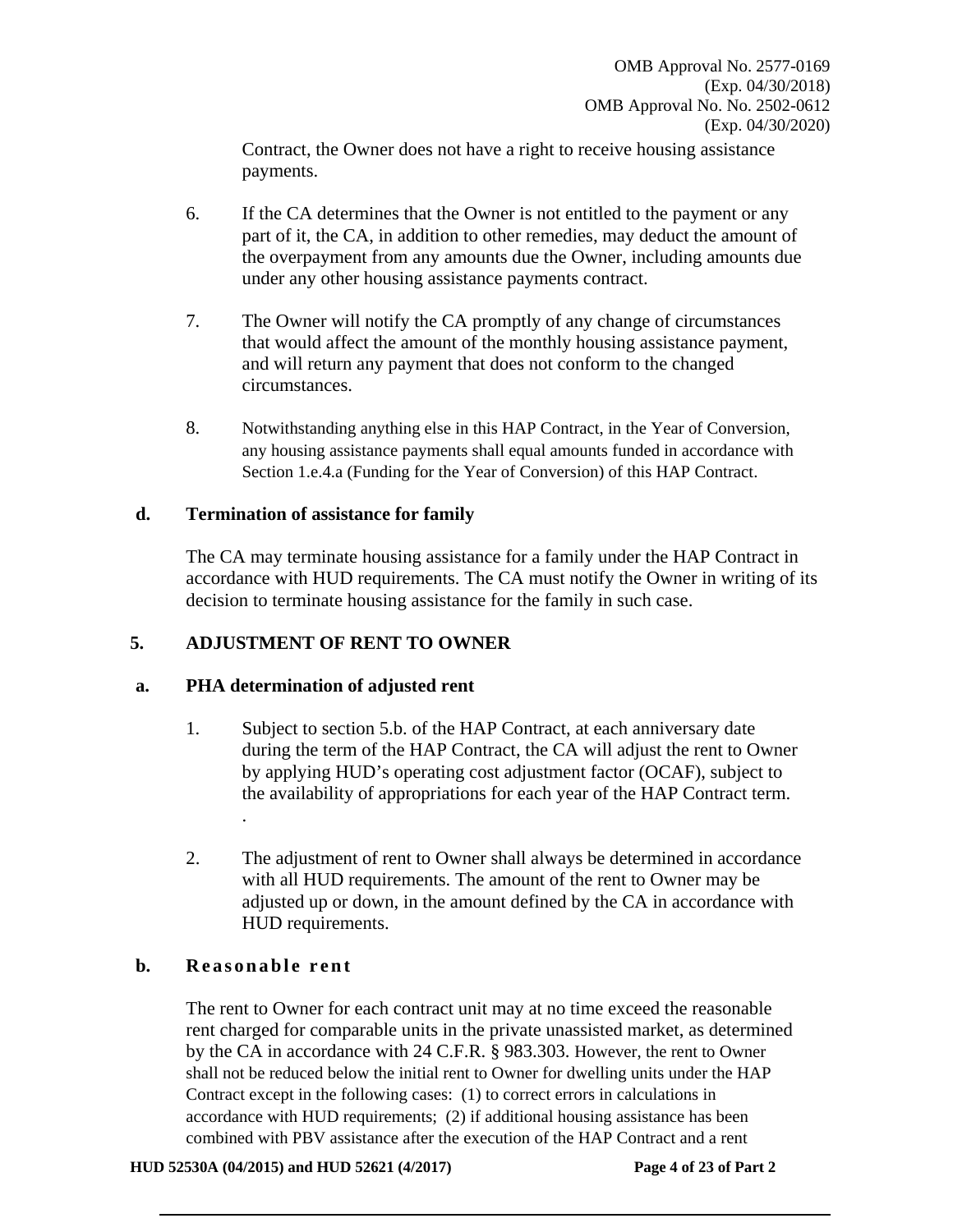decrease is required pursuant to 24 C.F.R. § 983.55; or (3) if a decrease in rent to Owner is required based on changes in the allocation of responsibility for utilities between the Owner and the tenant..

### **c. No special adjustments**

The CA will not make any special adjustments of the rent to Owner.

### **d. Owner compliance with HAP contract**

The CA shall not approve, and the Owner shall not receive, any increase of rent to Owner unless all contract units are in accordance with the HQS, and the Owner has complied with the terms of the assisted leases and the HAP Contract.

### **e. Notice of rent adjustment**

Rent to Owner shall be adjusted by written notice by the CA to the Owner in accordance with this section. Such notice constitutes an amendment of the rents specified in Exhibit A.

### **6. OWNER RESPONSIBILITY**

The Owner is responsible for:

- a. Performing all management and rental functions for the contract units.
- b. Maintaining the units in accordance with HQS.
- c. Complying with equal opportunity requirements.
- d. Enforcing tenant obligations under the lease.
- e. Paying for utilities and housing services (unless paid by the family under the lease).
- f. Collecting from the tenant:
	- 1. Any security deposit;
	- 2. The tenant rent; and
	- 3. Any charge for unit damage by the family.

### **7. OWNER CERTIFICATION**

The owner certifies that during the term of the HAP Contract:

a. All contract units meet HQS, or successor standard, or will meet HQS no later than the date of completion of the "Work" (including any environmental mitigation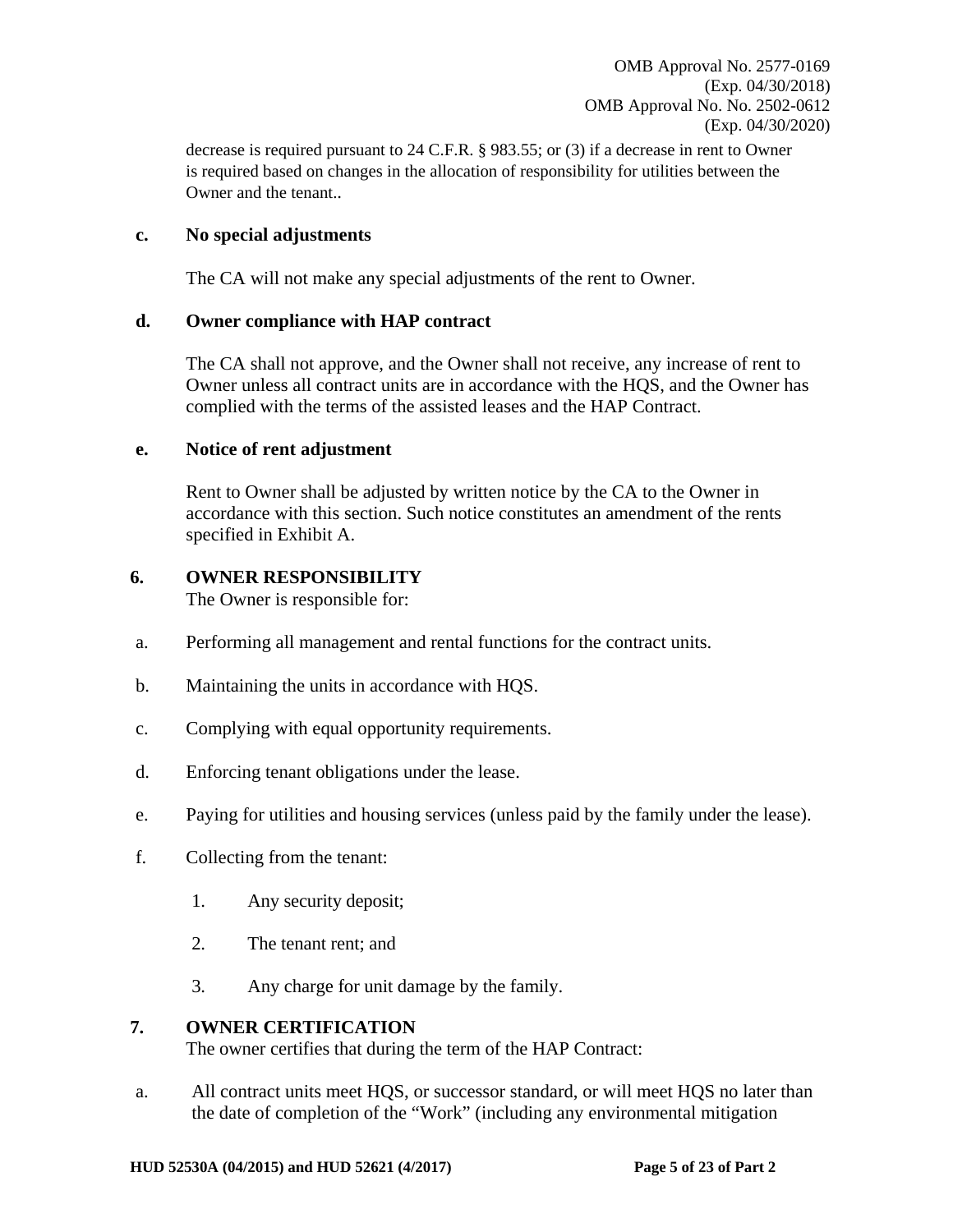measures) as indicated in the RAD Conversion Commitment (RCC) which will be no later than March 31, 2020.

- b. The Owner is providing all the services, maintenance and utilities as agreed to under the HAP Contract and the leases with assisted families.
- c. Each contract unit for which the Owner is receiving housing assistance payments is leased to an eligible family referred by the CA, and the lease is in accordance with the HAP Contract and HUD requirements.
- d. To the best of the Owner's knowledge, the members of the family reside in each contract unit for which the Owner is receiving housing assistance payments, and the unit is the family's only residence.
- e. The Owner (including a principal or other interested party) is not the parent, child, grandparent, grandchild, sister, or brother of any member of a family residing in a contract unit.
- f. The amount of the housing assistance payment is the correct amount due under the HAP Contract.
- g. The rent to Owner for each contract unit does not exceed rents charged by the Owner for other comparable unassisted units.
- h. Except for the housing assistance payment and the tenant rent as provided under the HAP Contract, the Owner has not received and will not receive any payments or other consideration (from the family, the CA, HUD, or any other public or private source) for rental of the contract unit.
- i. The family does not own, or have any interest in the contract unit. If the Owner is a cooperative, the family may be a member of the cooperative.

# **8. CONDITION OF UNITS**

### **a. Owner maintenance and operation**

The Owner must maintain and operate the contract units and premises to provide decent, safe and sanitary housing in accordance with the HQS, including performance of ordinary and extraordinary maintenance. The Owner must provide all the services, maintenance and utilities set forth in Exhibits B and C, and in the lease with each assisted family.

### **b. PHA inspections**

1. The CA must inspect each Contract unit after rehabilitation is completed in accordance with the RCC.

#### **HUD 52530A (04/2015) and HUD 52621 (4/2017) Page 6 of 23 of Part 2**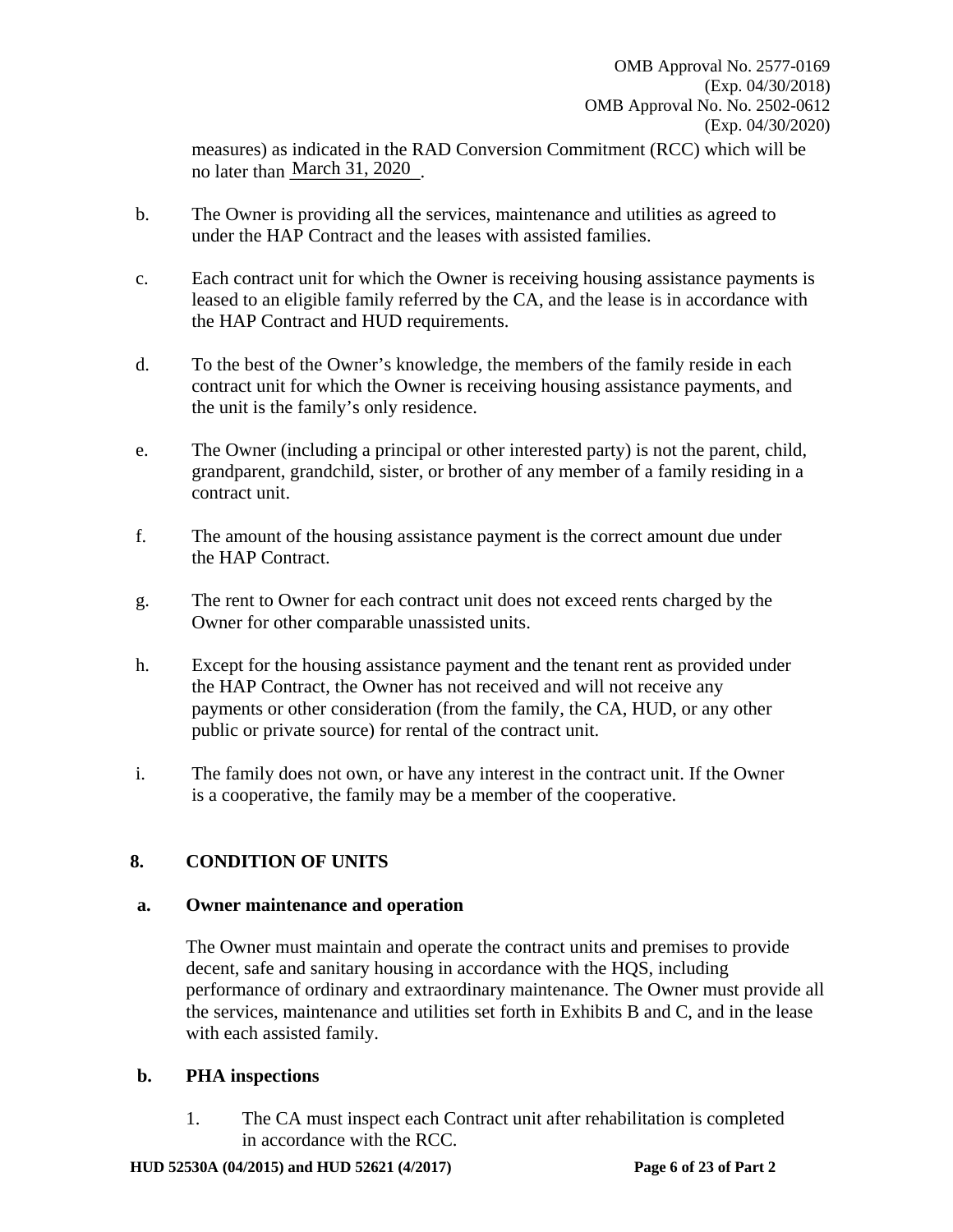- 2. Before providing assistance to a new family in a contract unit, the CA must inspect the unit. The CA may not provide assistance on behalf of the family until the unit fully complies with the HQS.
- 3. At least annually during the term of the HAP Contract, the CA must inspect a random sample, consisting of at least 20 percent of the contract units in each building, to determine if the contract units and the premises are maintained in accordance with the HQS. Turnover inspections pursuant to paragraph 2 of this section are not counted towards meeting this annual inspection requirement.
- 4. If more than 20 percent of the annual sample of inspected contract units in a building fail the initial inspection, the CA must reinspect 100 percent of the contract units in the building.
- 5. The CA must inspect contract units whenever needed to determine that the contract units comply with the HQS and that the Owner is providing

maintenance, utilities, and other services in accordance with the HAP Contract. The CA must take into account complaints and any other information that comes to its attention in scheduling inspections.

# **c. Violation of the housing quality standards**

- 1. If the CA determines a contract unit is not in accordance with the HQS, the CA may exercise any of its remedies under the HAP Contract for all or any contract units. Such remedies include termination, suspension or reduction of housing assistance payments, and termination of the HAP Contract.
- 2. The CA may exercise any such contractual remedy respecting a contract unit even if the family continues to occupy the unit.
- 3. The CA shall not make any housing assistance for a dwelling unit that fails to meet the HQS, unless the Owner corrects the defect within the period specified by the CA and the CA verifies the correction. If a defect is life threatening, the Owner must correct the defect within no more than 24 hours. For other defects, the owner must correct the defect within no more than 30 calendar days (or any CA-approved extension).

# **d. Maintenance and replacement—owner's standard practice**

Maintenance and replacement (including redecoration) must be in accordance with the standard practice for the building concerned as established by the Owner.

# **9. LEASING CONTRACT UNITS**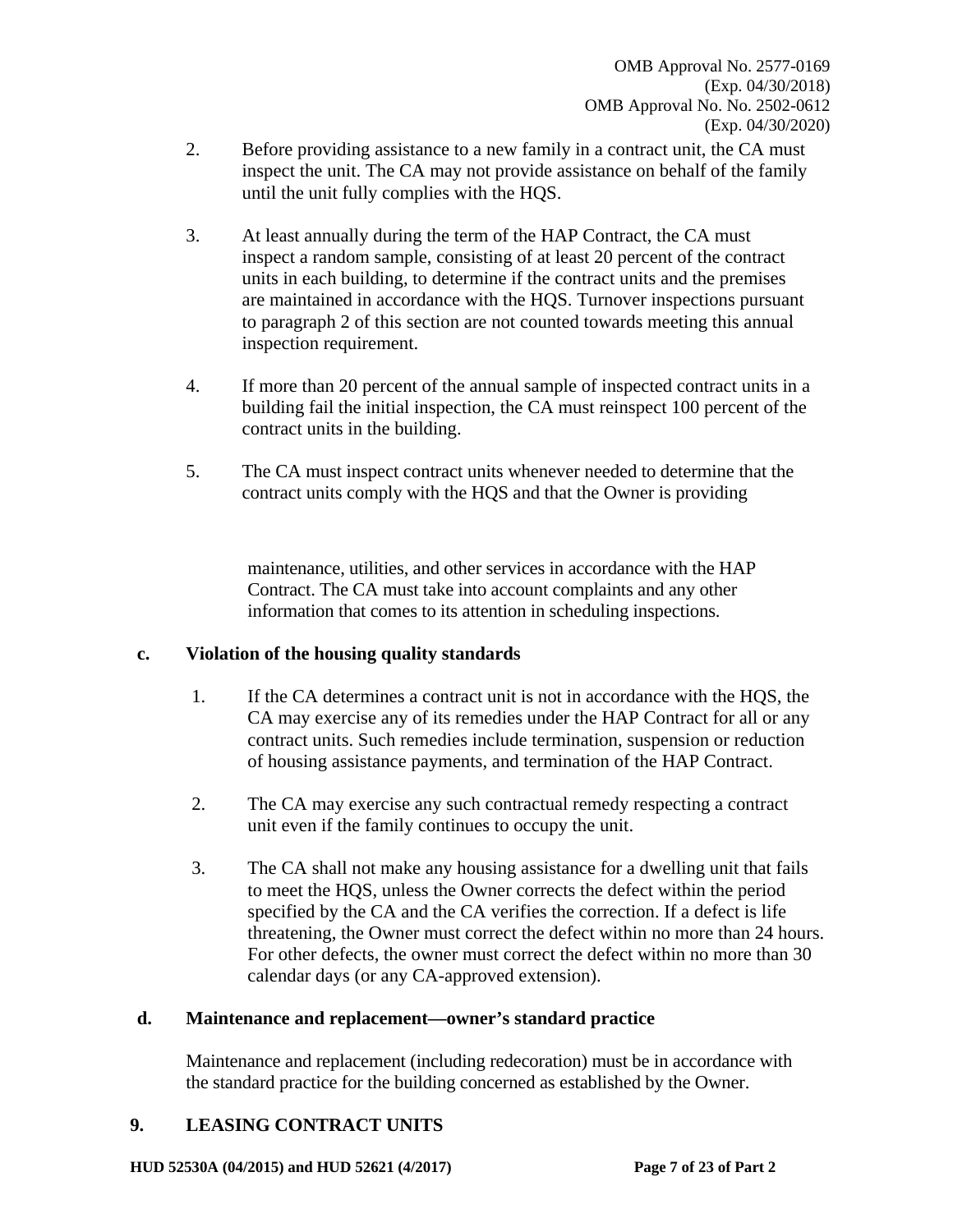#### **a. Selection of tenants**

- 1. During the term of the HAP Contract, the Owner must lease all Contract units to eligible families selected and referred by the CA from the CA's waiting list. The waiting list shall be established and maintained in accordance with HUD requirements, including the special PBV waiting list provisions in the RAD Notice (including Section 1.6.D.4 or successor provision).
- 2. The Owner is responsible for adopting written tenant selection procedures that are consistent with the purpose of improving housing opportunities for very low-income families and reasonably related to program eligibility and an applicant's ability to perform the lease obligations.
- 3. Consistent with HUD requirements, the Owner may apply its own admission procedures in determining whether to admit a family referred by the CA for occupancy of a contract unit. The Owner may refer families to the CA, and recommend selection of such families from the CA waiting list for occupancy of vacant units.
- 4. The Owner must promptly notify in writing any rejected applicant of the grounds for rejection.
- 5. The CA must determine family eligibility in accordance with HUD requirements.
- 4. The contract unit leased to each family must be appropriate for the size of the family under the CA's subsidy standards.
- 5. If a contract unit was occupied by an eligible family at the time the unit was selected by the CA, or is so occupied on the effective date of the HAP Contract, the Owner must offer the family the opportunity to lease the same or another appropriately-sized contract unit with assistance under the HAP Contract.
- 6. The Owner is responsible for screening and selecting tenants from the families referred by the CA from its waiting list.

### **b. Vacancies**

- 1. The Owner must promptly notify the CA of any vacancy in a contract unit. After receiving the Owner notice, the CA shall make every reasonable effort to refer a sufficient number of families for Owner to fill the vacancy.
- 2. The Owner must rent vacant contract units to eligible families on the CA waiting list referred by the CA.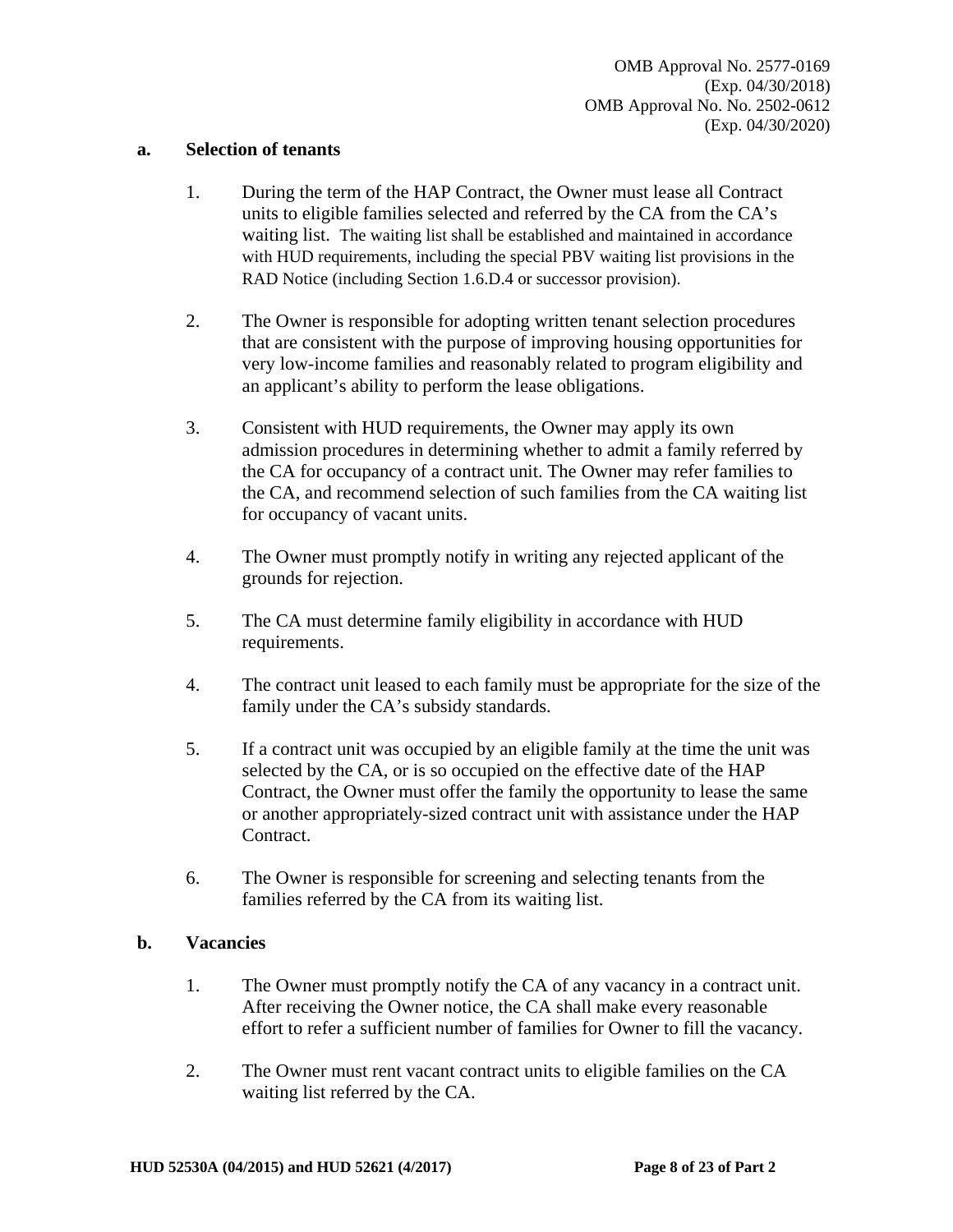- 3. The CA and the Owner must make reasonable good faith efforts to minimize the likelihood and length of any vacancy.
- 4. If any contract units have been vacant for a period of 120 or more days since Owner notice of vacancy (and notwithstanding the reasonable good faith efforts of the CA to fill such vacancies), the CA may give notice to the Owner amending the HAP Contract to reduce the number of contract units by subtracting the number of contract units (by number of bedrooms) that have been vacant for such period.

## **10. TENANCY**

### **a. Lease**

The lease between the Owner and each assisted family must be in accordance with HUD requirements. In all cases, the lease must include the HUD-required tenancy addendum. The tenancy addendum must include, word-for-word, all provisions required by HUD.

### **b. Termination of tenancy**

- 1. The Owner may only terminate a tenancy in accordance with the lease and HUD requirements.
- 2. The Owner must give the CA a copy of any Owner eviction notice to the tenant at the same time that the Owner gives notice to the tenant. Owner eviction notice means a notice to vacate, or a complaint or other initial pleading used to commence an eviction action under State or local law.
- 3. The Owner shall provide adequate written notice of termination of the lease, which shall be (A) a reasonable period of time, but not to exceed 30 days if the health or safety of other tenants, Owner employees, or persons residing in the immediate vicinity of the premises is threatened; or in the event of any drug-related or violent criminal activity or any felony conviction; (B) Not less than 14 days in the case of nonpayment of rent; and (C) Not less than 30 days in any other case, except that if a State or local law provides for a shorter period of time, such shorter period shall apply.
- 4. The Owner must renew all tenant leases upon expiration, unless good cause under 24 C.F.R. § 983.257(a) exists for non-renewal of a lease.

### **c. Family payment**

1. The portion of the monthly rent to Owner payable by the family ("tenant rent") will be determined by the CA in accordance with HUD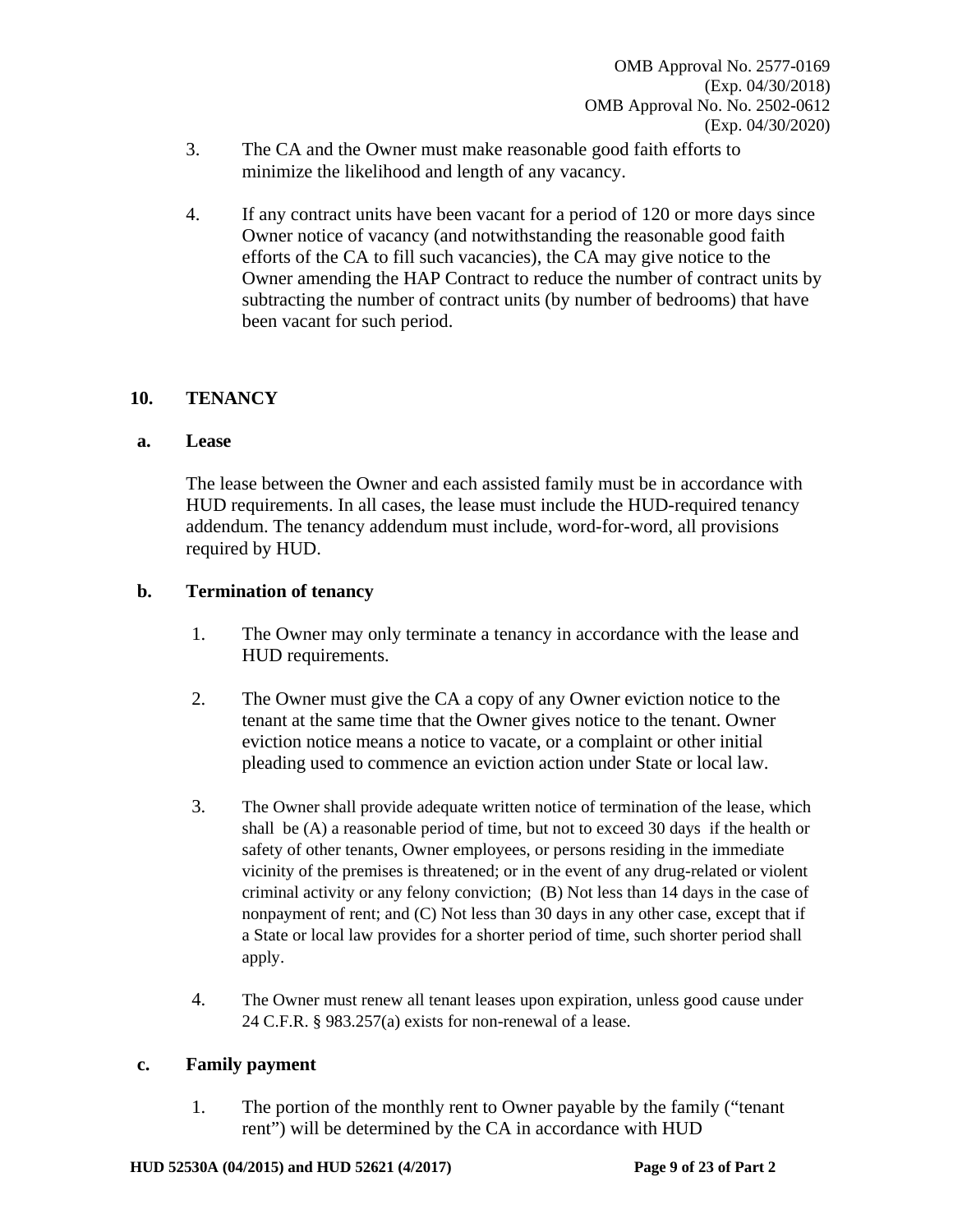requirements. The amount of the tenant rent is subject to change during the term of the HAP Contract. Any changes in the amount of the tenant rent will be effective on the date stated in a notice by the CA to the family and the Owner.

- 2. The amount of the tenant rent as determined by the CA is the maximum amount the Owner may charge the family for rent of a contract unit, including all housing services, maintenance and utilities to be provided by the Owner in accordance with the HAP Contract and the lease.
- 3. The Owner may not demand or accept any rent payment from the tenant in excess of the tenant rent as determined by the CA. The Owner must immediately return any excess rent payment to the tenant.
- 4. The family is not responsible for payment of the portion of the contract rent covered by the housing assistance payment under the HAP Contract. The Owner may not terminate the tenancy of an assisted family for nonpayment of the CA housing assistance payment.
- 5. The CA is only responsible for making the housing assistance payments to the Owner on behalf of the family in accordance with the HAP Contract. The CA is not responsible for paying the tenant rent, or any other claim by the Owner.

### **d. Other Owner charges**

- 1. Except as provided in paragraph 2, the Owner may not require the tenant or family members to pay charges for meals or supportive services. Nonpayment of such charges is not grounds for termination of tenancy.
- 2. In assisted living developments receiving project-based voucher assistance, Owners may charge tenants, family members, or both for meals or supportive services. These charges may not be included in the rent to Owner, nor may the value of meals and supportive services be included in the calculation of reasonable rent. Non-payment of such charges is grounds for termination of the lease by the Owner in an assisted living development.
- 3. The Owner may not charge the tenant or family members extra amounts for items customarily included in rent in the locality or provided at no additional cost to the unsubsidized tenant in the premises.

### **e. Security deposit**

1. The Owner may collect a security deposit from the family.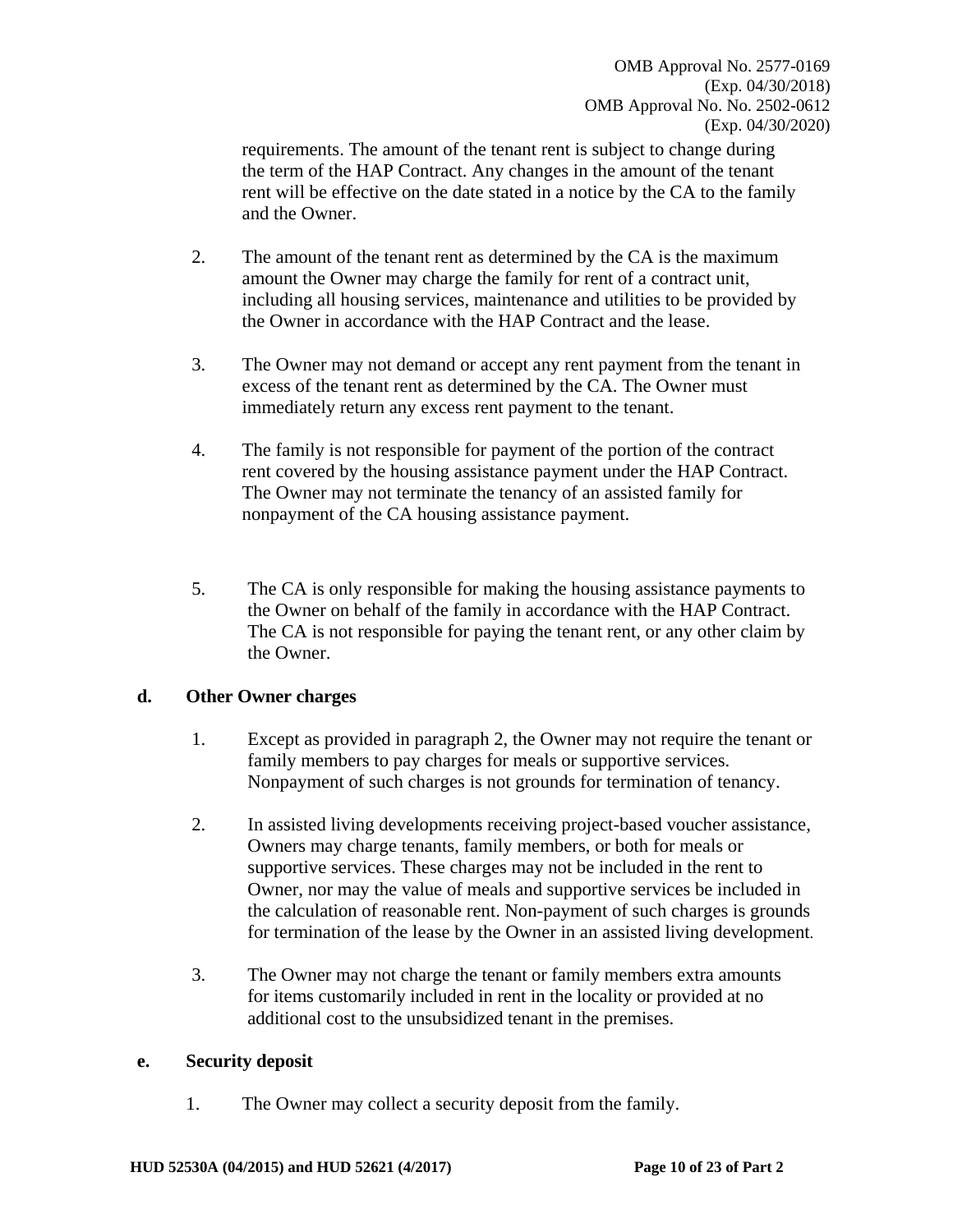- 2. The Owner must comply with HUD and CA requirements, which may change from time to time, regarding security deposits from a tenant.
- 3. The CA may prohibit security deposits in excess of private market practice, or in excess of amounts charged by the Owner to unassisted families.
- 4. When the family moves out of the contract unit, the Owner, subject to State and local law, may use the security deposit, including any interest on the deposit, in accordance with the lease, as reimbursement for any unpaid tenant rent, damages to the unit or other amounts which the family owes under the lease. The Owner must give the family a written list of all items charged against the security deposit and the amount of each item. After deducting the amount used as reimbursement to the Owner, the Owner must promptly refund the full amount of the balance to the family.
- 5. If the security deposit is not sufficient to cover amounts the family owes under the lease, the Owner may seek to collect the balance from the family. However, the CA has no liability or responsibility for payment of any amount owed by the family to the Owner.

# **11. FAMILY RIGHT TO MOVE**

- a. The family may terminate its lease at any time after the first year of occupancy. The family must give the Owner advance written notice of intent to vacate (with a copy to the CA) in accordance with the lease. If the family has elected to terminate the lease in this manner, the CA must offer the family the opportunity for tenant-based rental assistance in accordance with HUD requirements.
- b. Before providing notice to terminate the lease under paragraph a, the family must first contact the CA to request tenant-based rental assistance if the family wishes to move with continued assistance. If tenant-based rental assistance is not immediately available upon lease termination, the CA shall give the family priority to receive the next available opportunity for tenant-based rental assistance.

# **12. OVERCROWDED, UNDER-OCCUPIED, AND ACCESSIBLE UNITS**

The CA subsidy standards determine the appropriate unit size for the family size and composition. The CA and Owner must comply with the requirements in 24 CFR 983.259.

# **13. PROHIBITION OF DISCRIMINATION**

a. The Owner may not refuse to lease contract units to, or otherwise discriminate against any person or family in leasing of a contract unit, because of race, color, religion, sex, national origin, disability, age or familial status.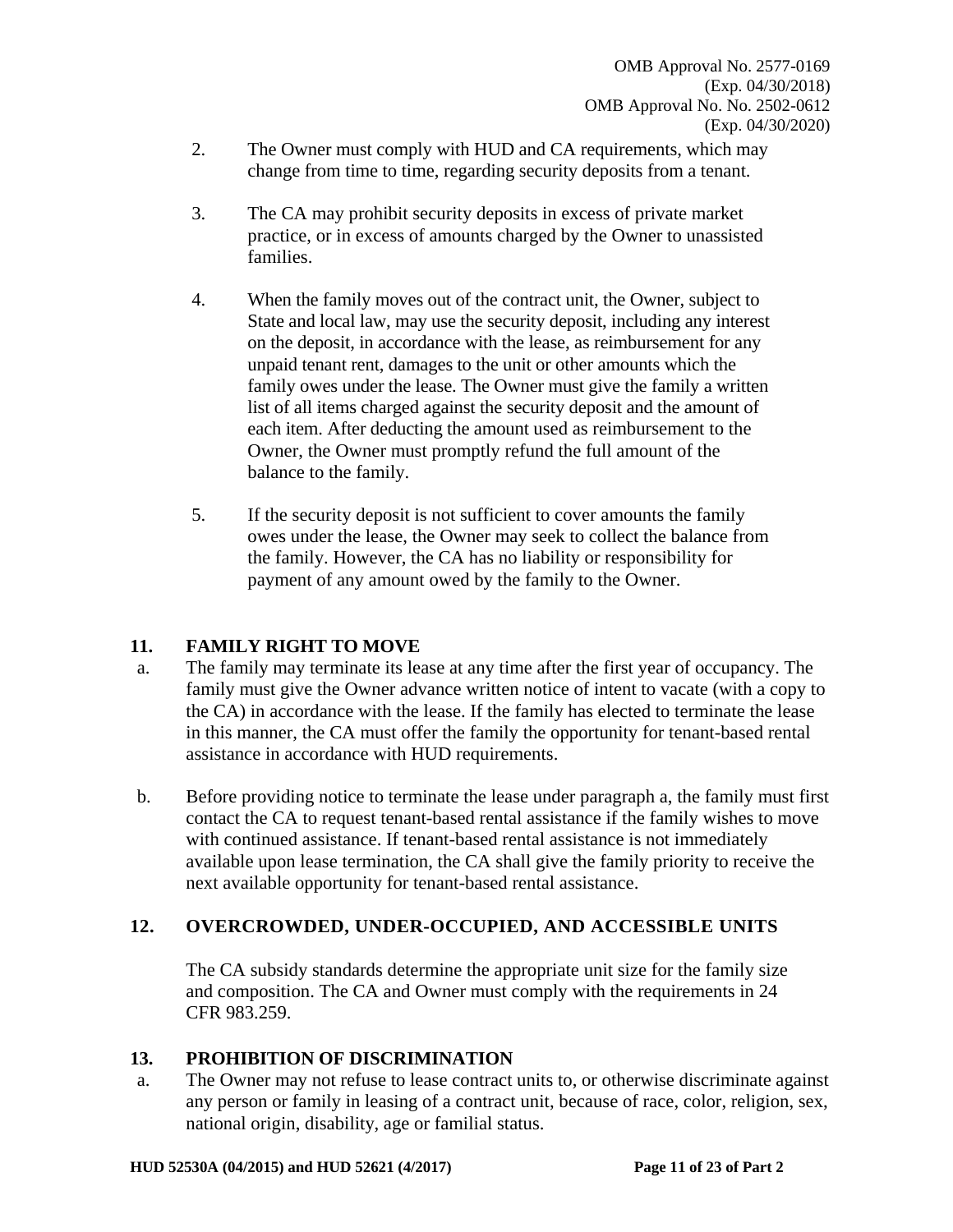- b. The Owner must comply with the following requirements: The Fair Housing Act (42 U.S.C. 3601–19) and implementing regulations at 24 CFR part 100 *et seq.* ; Executive Order 11063, as amended by Executive Order 12259 (3 CFR, 1959– 1963 Comp., p. 652 and 3 CFR, 1980 Comp., p. 307) (Equal Opportunity in Housing Programs) and implementing regulations at 24 CFR part 107; title VI of the Civil Rights Act of 1964 (42 U.S.C. 2000d-2000d-4) (Nondiscrimination in Federally Assisted Programs) and implementing regulations at 24 CFR part 1; the Age Discrimination Act of 1975 (42 U.S.C. 6101–6107) and implementing regulations at 24 CFR part 146; section 504 of the Rehabilitation Act of 1973 (29 U.S.C. 794) and implementing regulations at part 8 of this title; title II of the Americans with Disabilities Act, 42 U.S.C. 12101 *et seq.* ; 24 CFR part 8; section 3 of the Housing and Urban Development Act of 1968 (12 U.S.C. 1701u) and implementing regulations at 24 CFR part 135; Executive Order 11246, as amended by Executive Orders 11375, 11478, 12086, and 12107 (3 CFR, 1964– 1965 Comp., p. 339; 3 CFR, 1966–1970 Comp., p. 684; 3 CFR, 1966–1970 Comp., p. 803; 3 CFR, 1978 Comp., p. 230; and 3 CFR, 1978 Comp., p. 264, respectively) (Equal Employment Opportunity Programs) and implementing regulations at 41 CFR chapter 60; Executive Order 11625, as amended by Executive Order 12007 (3 CFR, 1971– 1975 Comp., p. 616 and 3 CFR, 1977 Comp., p. 139) (Minority Business Enterprises); Executive Order 12432 (3 CFR, 1983 Comp., p. 198) (Minority Business Enterprise Development); and Executive Order 12138, as amended by Executive Order 12608 (3 CFR, 1977 Comp., p. 393 and 3 CFR, 1987 Comp., p. 245) (Women's Business Enterprise).
- c. The CA and the Owner must cooperate with HUD in the conducting of compliance reviews and complaint investigations pursuant to all applicable civil rights statutes, Executive Orders, and all related rules and regulations.

### **14. PHA DEFAULT AND HUD REMEDIES**

If HUD determines that the CA has failed to comply with the HAP Contract, or has failed to take appropriate action to HUD's satisfaction or as directed by HUD, for enforcement of the CA's rights under the HAP Contract, HUD may assume the CA's rights and obligations under the HAP Contract, and may perform the obligations and enforce the rights of the CA under the HAP Contract.

### **15. OWNER DEFAULT AND PHA REMEDIES**

### a. **Owner default**

Any of the following is a default by the Owner under the HAP Contract:

- 1. The Owner has failed to comply with any obligation under the HAP Contract, including the Owner's obligations to maintain all contract units in accordance with the housing quality standards.
- 2. The Owner has violated any obligation under any other housing assistance payments contract under Section 8 of the United States Housing Act of 1937 (42 U.S.C. 1437f).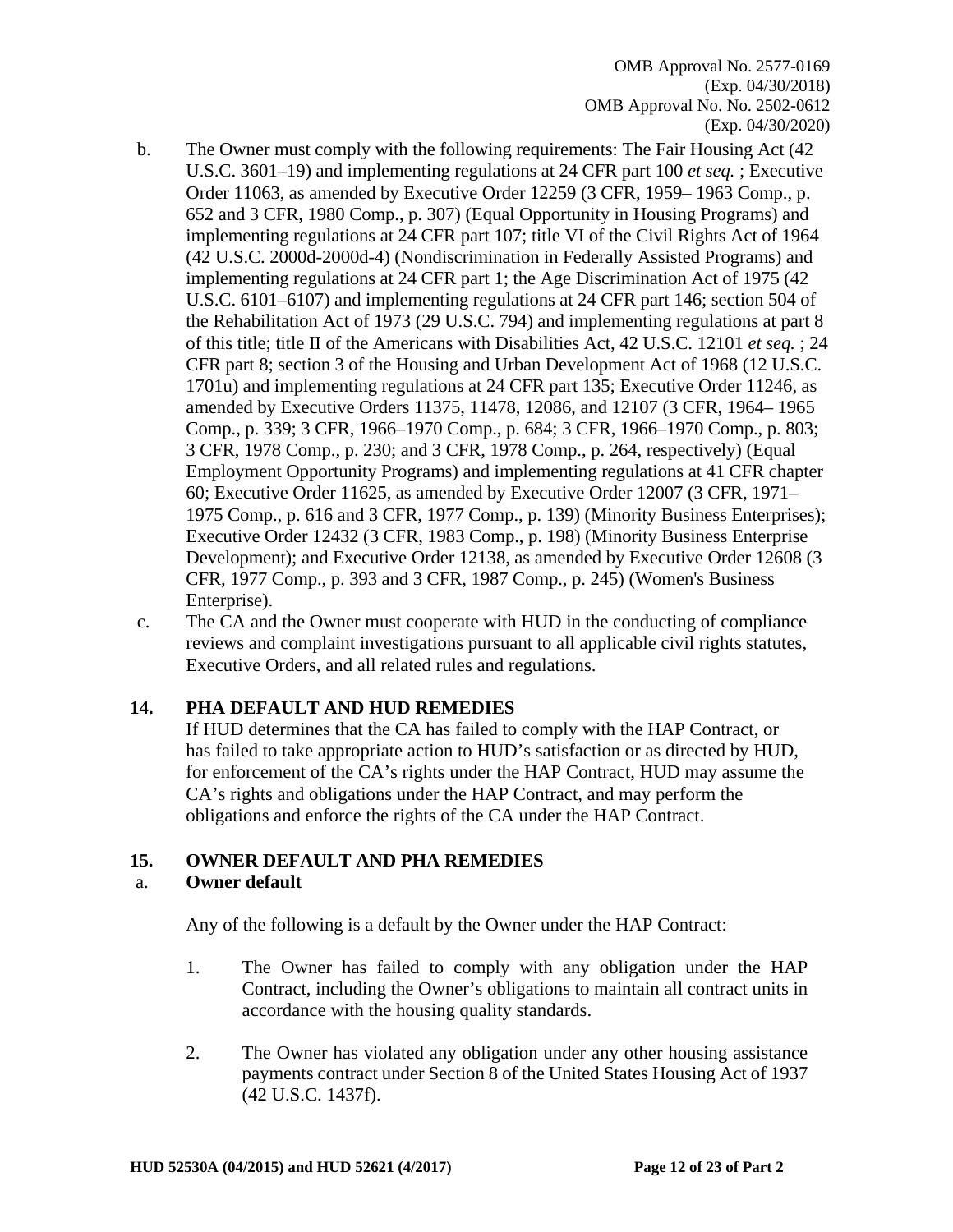- 3. The Owner has committed any fraud or made any false statement to the CA or HUD in connection with the HAP Contract.
- 4. The Owner has committed fraud, bribery or any other corrupt or criminal act in connection with any Federal housing assistance program.
- 5. If the property where the contract units are located is subject to a lien or security interest securing a HUD loan or a mortgage insured by HUD and:
	- A. The Owner has failed to comply with the regulations for the applicable mortgage insurance or loan program, with the mortgage or mortgage note, or with the regulatory agreement; or
	- B. The Owner has committed fraud, bribery or any other corrupt or criminal act in connection with the HUD loan or HUD-insured mortgage.
- 6. The Owner has engaged in any drug-related criminal activity or any violent criminal activity.

# b. **CA remedies**

- 1. If the CA determines that a breach has occurred, the CA may exercise any of its rights or remedies under the HAP Contract.
- 2. The CA must notify the Owner in writing of such determination. The notice by the CA to the Owner may require the Owner to take corrective action (as verified by the CA) by a time prescribed in the notice.
- 3. The CA's rights and remedies under the HAP Contract include recovery of overpayments, termination or reduction of housing assistance payments, and termination of the HAP Contract.

# c. **CA remedy is not waived**

The CA's exercise or non-exercise of any remedy for Owner breach of the HAP Contract is not a waiver of the right to exercise that remedy or any other right or remedy at any time.

# **16. OWNER DUTY TO PROVIDE INFORMATION AND ACCESS REQUIRED BY HUD OR PHA**

# a. **Required information**

**HUD 52530A (04/2015) and HUD 52621 (4/2017) Page 13 of 23 of Part 2**  The Owner must prepare and furnish any information pertinent to the HAP Contract as may reasonably be required from time to time by the CA or HUD. The Owner shall furnish such information in the form and manner required by the CA or HUD.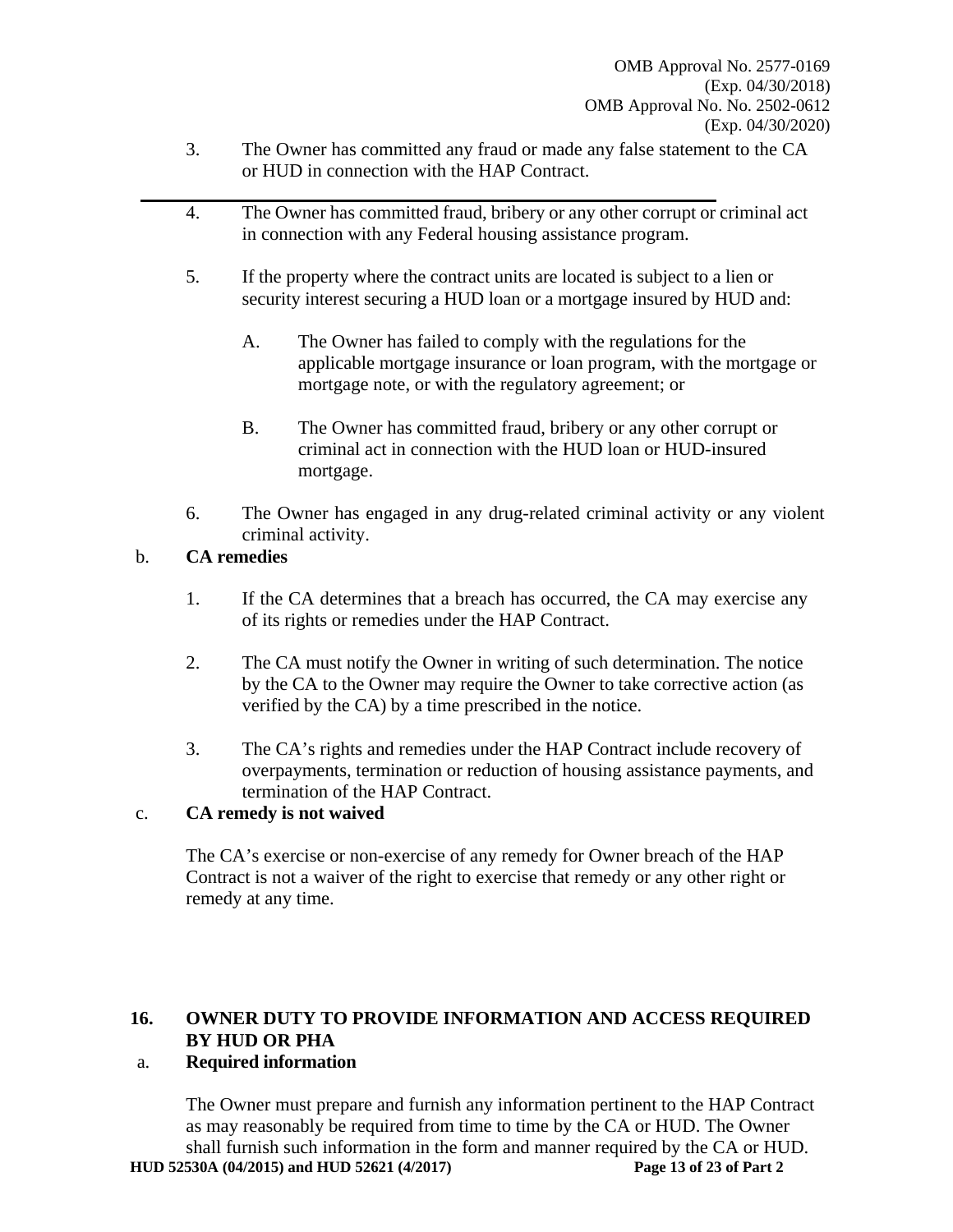### b. **PHA and HUD access to premises**

The Owner must permit the PHA or HUD or any of their authorized representatives to have access to the premises during normal business hours and, for the purpose of audit and examination, to have access to any books, documents, papers and records of the Owner to the extent necessary to determine compliance with the HAP Contract, including the verification of information pertinent to the housing assistance payments or the HAP Contract.

# **17. CA AND OWNER RELATION TO THIRD PARTIES**

### a. **Injury because of Owner action or failure to act**

The CA has no responsibility for or liability to any person injured as a result of the Owner's action or failure to act in connection with the implementation of the HAP Contract, or as a result of any other action or failure to act by the Owner.

# b. **Legal relationship**

The Owner is not the agent of the CA. The HAP Contract does not create or affect any relationship between the CA and any lender to the Owner or any suppliers, employees, contractors or subcontractors used by the Owner in connection with the implementation of the HAP Contract.

### c. **Exclusion of third party claims**

Nothing in the HAP Contract shall be construed as creating any right of a family or other third party (other than HUD) to enforce any provision of the HAP Contract, or to assert any claim against HUD, the CA or the Owner under the HAP Contract.

# d. **Exclusion of Owner claims against HUD**

Nothing in the HAP Contract shall be construed as creating any right of the Owner to assert any claim against HUD.

### **18. PHA-OWNED UNITS**

Notwithstanding Section 17 of the HAP Contract, a CA may own units assisted under the PBV program, subject to the special requirements in 24 CFR 983.59 regarding PHA-owned units and all other HUD requirements governing PHA ownership of PBV units.

### **19. CONFLICT OF INTEREST**

**a. Interest of members, officers, or employees of CA, members of local governing body, or other public officials**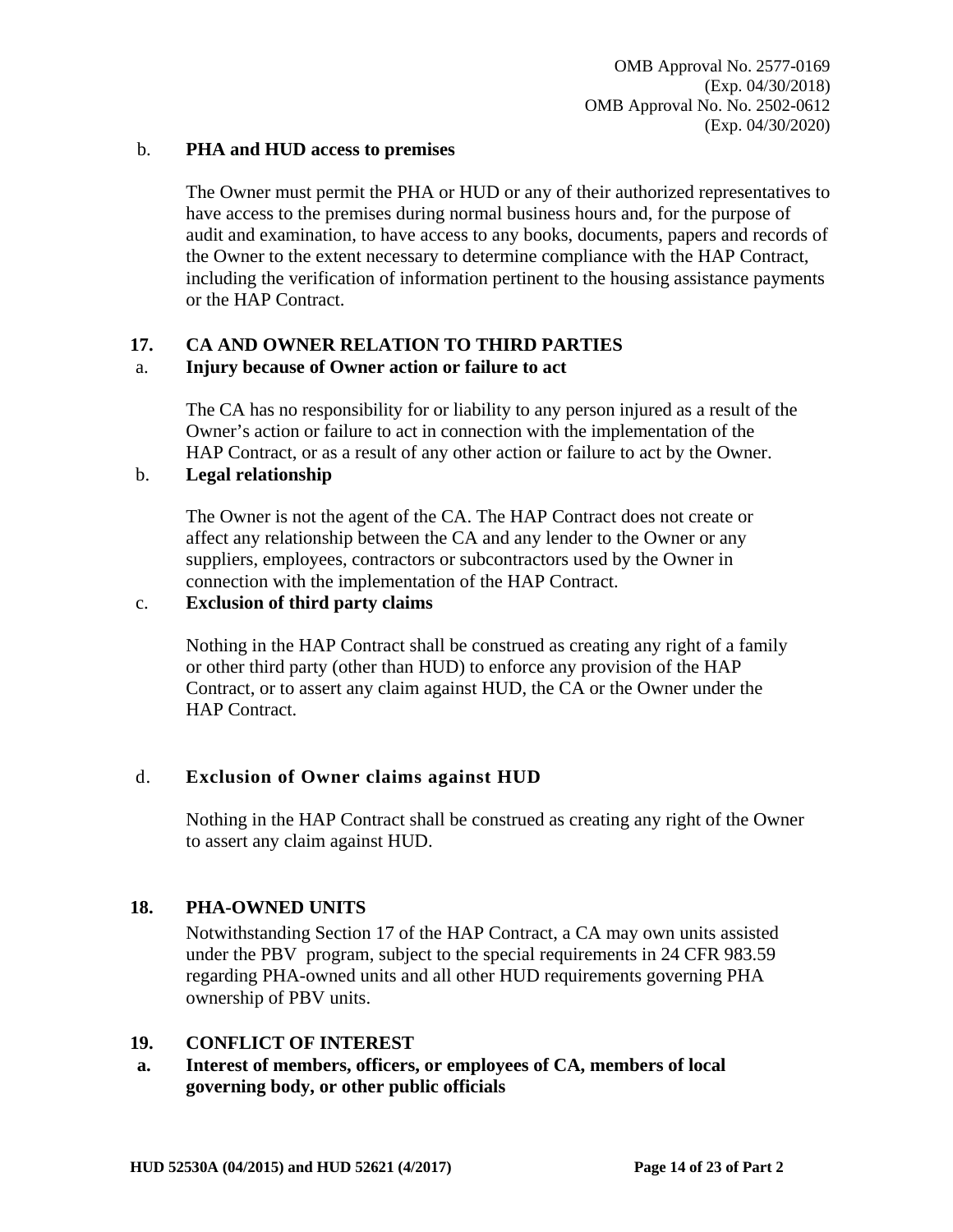- 1. No present or former member or officer of the CA (except tenantcommissioners), no employee of the CA who formulates policy or influences decisions with respect to the housing choice voucher program or project-based voucher program, and no public official or member of a governing body or State or local legislator who exercises functions or responsibilities with respect to these programs, shall have any direct or indirect interest, during his or her tenure or for one year thereafter, or in the HAP Contract.
- 2. HUD may waive this provision for good cause.

### **b. Disclosure**

The Owner has disclosed to the CA any interest that would be a violation of the HAP Contract. The Owner must fully and promptly update such disclosures.

### **c. Interest of member of or delegate to Congress**

No member of or delegate to the Congress of the United States of America or resident-commissioner shall be admitted to any share or part of this HAP Contract or to any benefits arising from the contract.

# **20. EXCLUSION FROM FEDERAL PROGRAMS**

### **a. Federal requirements**

The Owner must comply with and is subject to requirements of 2 CFR part 2424.

### **b. Disclosure**

The Owner certifies that:

- 1. The Owner has disclosed to the CA the identity of the Owner and any principal or interested party.
- 2. Neither the Owner nor any principal or interested party is listed on the U.S. General Services Administration list of parties excluded from Federal procurement and nonprocurement programs; and none of such parties are debarred, suspended, subject to a limited denial of participation or otherwise excluded under 2 CFR part 2424.

# **21. TRANSFER OF THE CONTRACT OR PROPERTY**

### **a. When consent is required**

1. The Owner and the CA agree that neither the HAP Contract nor the premises may be transferred without the written consent of CA and HUD.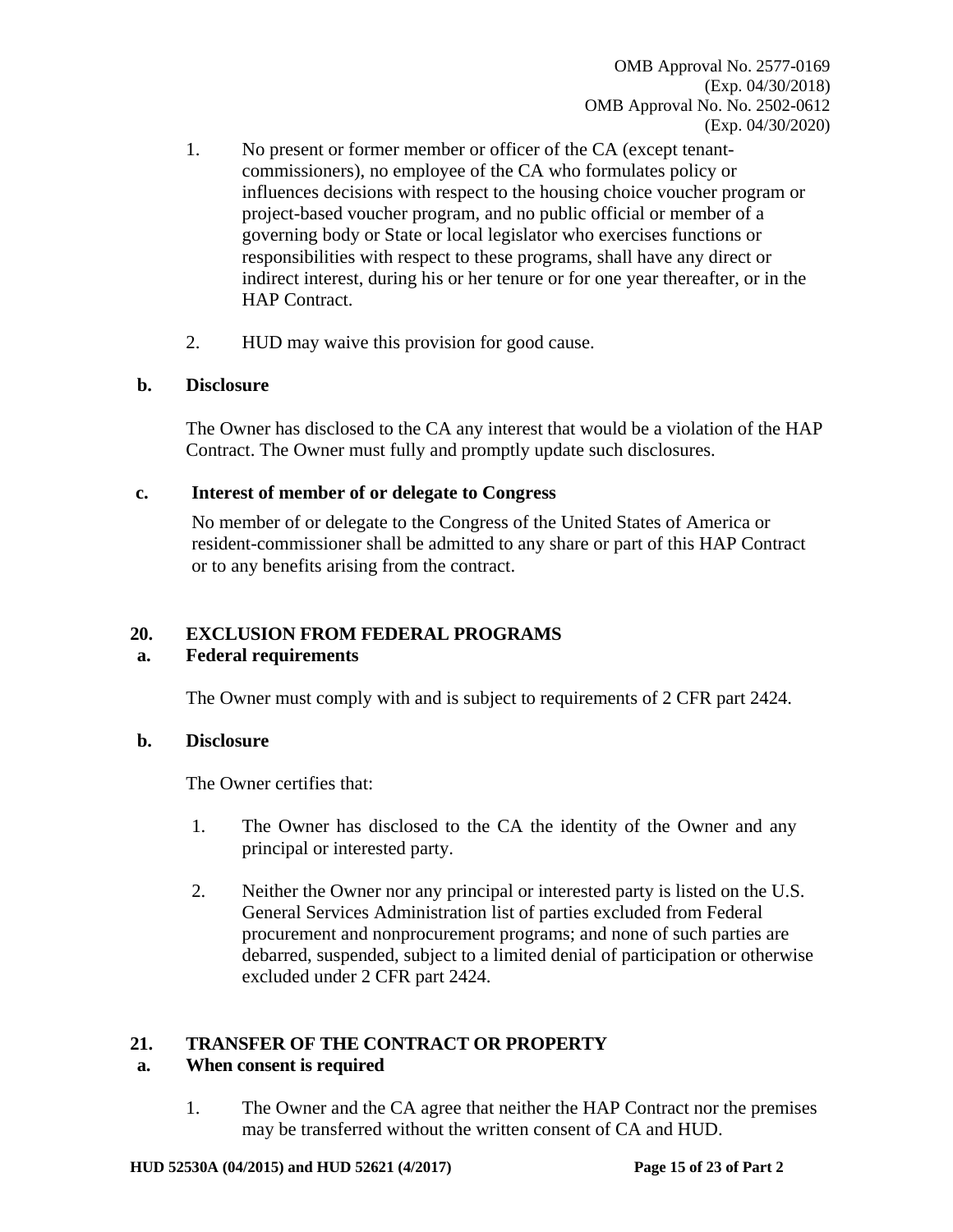- 2. "Transfer" includes:
	- A. Any sale or assignment or other transfer of ownership, in any form, of the HAP Contract or the property;
	- B. The transfer of any right to receive housing assistance payments that may be payable pursuant to the HAP Contract;
	- C. The creation of a security interest in the HAP Contract or the property:
	- D. Foreclosure or other execution on a security interest;
	- E. A creditor's lien, or transfer in bankruptcy; or
	- F. Any refinancing or restructuring of permanent debt imposing liens on the property by the Owner of the project, except to such extent permitted pursuant to that certain Rental Assistance Demonstration Use Agreement entered into in connection with the premises.
- 3. Owner, CA and HUD hereby agree that:
	- A. CA and HUD hereby consent to any transfer of a passive or noncontrolling interest in the Owner entity, including (by way of illustration and not of limitation, such transfers include transfers of the interests of limited partners in a limited partnership, transfers of the interests of members other than managing members or managers in a limited liability company, and transfers of interests in a corporation that cumulatively represent less than half the beneficial interest in the HAP Contract or the premises).
	- B. The Owner must obtain advance consent of CA and HUD for transfer of any interest of a general partner of a limited partnership or for the transfer, elimination or addition of a manager or managing member of a limited liability company. If such assignment is made in connection with any HUD-approved financing for the premises, including without limitation low-income housing tax credits, subject to the provisions of Section 37 of this HAP Contract, HUD and CA hereby consent to: an assignment by a general partner of a limited partnership Owner to a limited partner; and an assignment by the managing member of a limited liability company Owner to another member of Owner.
	- C. Limited CA and HUD consent to collateral assignments of the HAP Contract to lenders is provided in Section 36 of this HAP Contract.

#### **b. Transferee assumption of HAP Contract**

No transferee (including the holder of a security interest, the security holder's transferee or successor in interest, or the transferee upon exercise of a security interest) shall have any right to receive any payment of housing assistance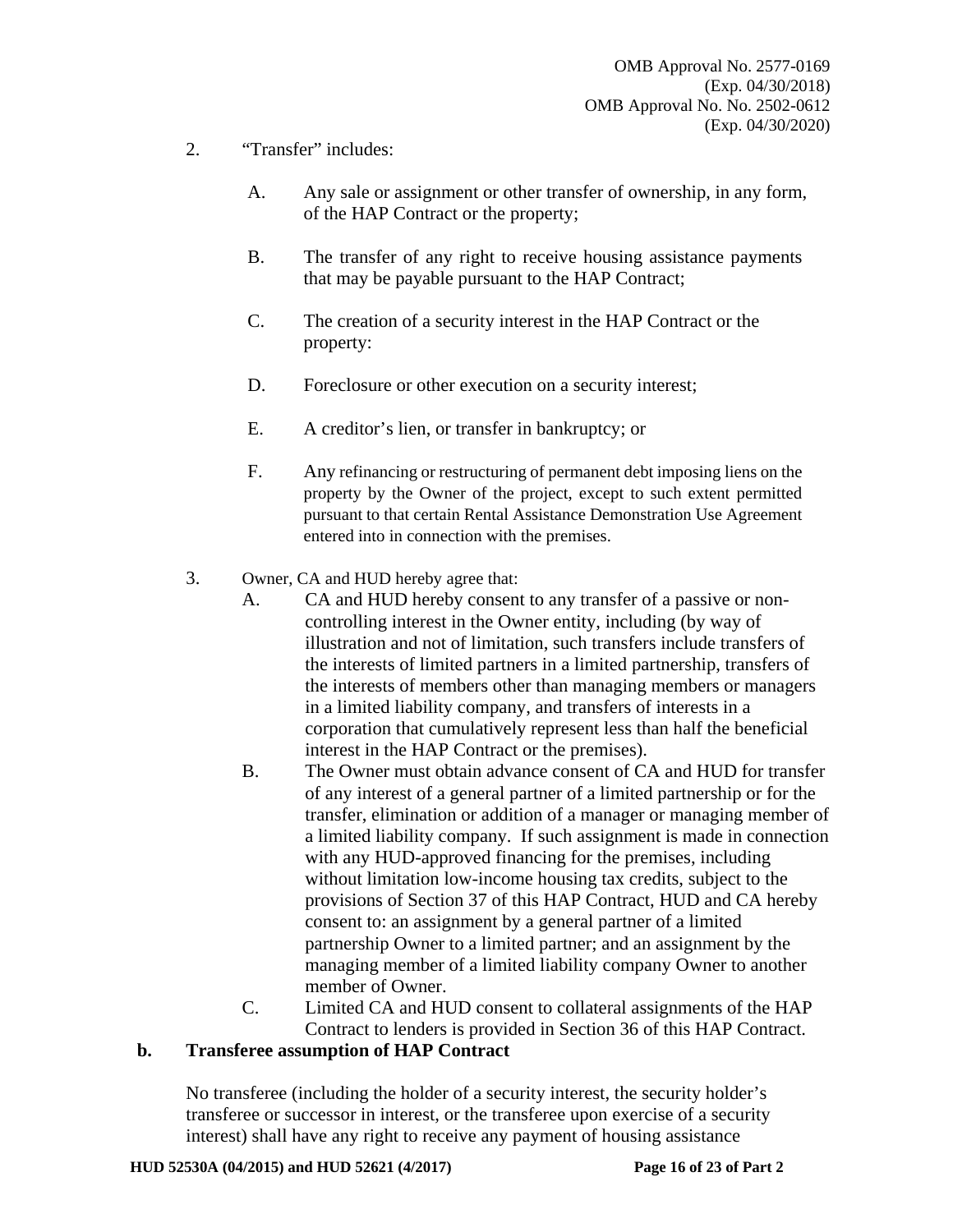OMB Approval No. 2577-0169 (Exp. 04/30/2018) OMB Approval No. No. 2502-0612 (Exp. 04/30/2020)

payments pursuant to the HAP Contract, or to exercise any rights or remedies under the HAP Contract, unless the CA and HUD has consented in advance, in writing to such transfer, and the transferee has agreed in writing, in a form acceptable to the CA and HUD in accordance with HUD requirements, to assume the obligations of the Owner under the HAP Contract, and to comply with all the terms of the HAP Contract.

### **c. Effect of consent to transfer**

- 1. The creation or transfer of any security interest in the HAP Contract is limited to amounts payable under the HAP Contract in accordance with the terms of the HAP Contract.
- 2. The CA and HUD's consent to transfer of the HAP Contract or the property does not to change the terms of the HAP Contract in any way, and does not change the rights or obligations of the PHA or the Owner under the HAP Contract.
- 3. The CA and HUD's consent to transfer of the HAP Contract or the property to any transferee does not constitute consent to any further transfers of the HAP Contract or the property, including further transfers to any successors or assigns of an approved transferee.

### **d. When transfer is prohibited**

The CA and HUD will not consent to the transfer if any transferee, or any principal or interested party is debarred, suspended subject to a limited denial of participation, or otherwise excluded under 2 CFR part 2424, or is listed on the U.S. General Services Administration list of parties excluded from Federal procurement or nonprocurement programs.

# **22. SUBSIDY LAYERING**

### **a. Owner disclosure**

The Owner must disclose to the PHA, in accordance with HUD requirements, information regarding any related assistance from the Federal Government, a State, or a unit of general local government, or any agency or instrumentality thereof, that is made available or is expected to be made available with respect to the contract units. Such related assistance includes, but is not limited to, any loan, grant, guarantee, insurance, payment, rebate, subsidy, credit, tax benefit, or any other form of direct or indirect assistance.

### **b. Limit of payments**

Housing assistance payments under the HAP Contract must not be more than is necessary, as determined in accordance with HUD requirements, to provide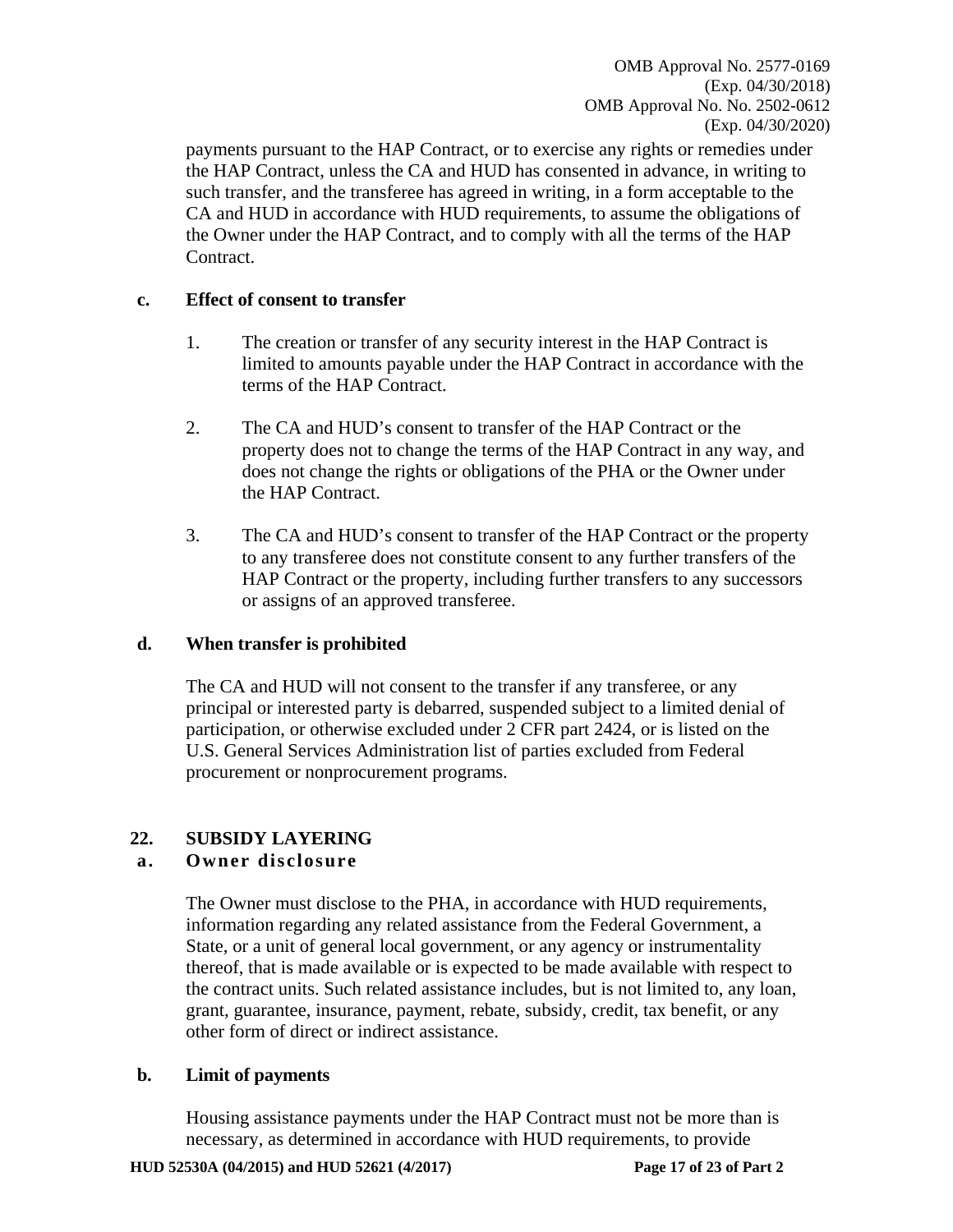OMB Approval No. 2577-0169 (Exp. 04/30/2018) OMB Approval No. No. 2502-0612 (Exp. 04/30/2020)

affordable housing after taking account of such related assistance. The CA will adjust in accordance with HUD requirements the amount of the housing assistance payments to the Owner to compensate in whole or in part for such related assistance.

### **23. OWNER LOBBYING CERTIFICATIONS**

- a. The Owner certifies, to the best of Owner's knowledge and belief, that:
	- 1. No Federally appropriated funds have been paid or will be paid, by or on behalf of the Owner, to any person for influencing or attempting to influence an officer or employee of any agency, a Member of Congress, an officer or employee of Congress, or an employee of a Member of Congress in connection with the awarding of the HAP Contract, or the extension, continuation, renewal, amendment, or modification of the HAP Contract.
	- 2. If any funds other than Federally appropriated funds have been paid or will be paid to any person for influencing or attempting to influence an officer or employee of any agency, a Member of Congress, an officer or employee of Congress, or an employee of a Member of Congress in connection with the HAP Contract, the Owner must complete and submit Standard Form-LLL, "Disclosure Form to Report Lobbying," in accordance with its instructions.
- b. This certification by the Owner is a prerequisite for making or entering into this transaction imposed by 31 U.S.C. 1352.

### **24.**

### **Intentionally Omitted**.

# **25. TERMINATION OF HAP CONTRACT FOR WRONGFUL SELECTION OF CONTRACT UNITS**

The HAP Contract may be terminated upon at least 30 days' notice to the Owner by the CA or HUD if the CA or HUD determines that the contract units were not eligible for selection in conformity with HUD requirements.

# **26. NOTICES AND OWNER CERTIFICATIONS**

- a. Where the Owner is required to give any notice to the CA pursuant to the HAP Contract or any other provision of law, such notice must be in writing and must be given in the form and manner required by the CA.
- b. Any certification or warranty by the Owner pursuant to the HAP Contract shall be deemed a material representation of fact upon which reliance was placed when this transaction was made or entered into.

#### **HUD 52530A (04/2015) and HUD 52621 (4/2017) Page 18 of 23 of Part 2**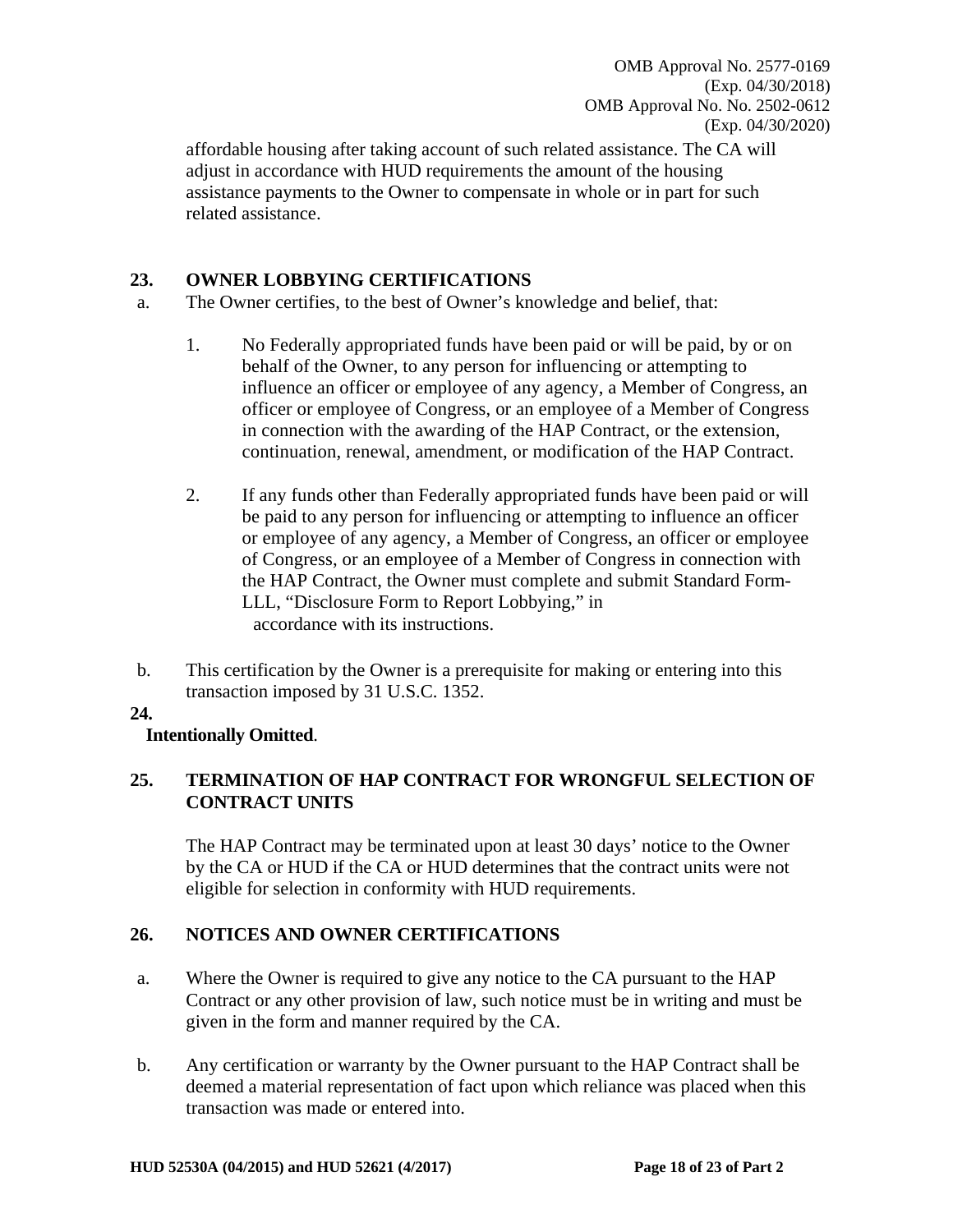### **27. ENTIRE AGREEMENT; INTERPRETATION**

- a. The HAP Contract, including the exhibits, is the entire agreement between the CA and the Owner
- b. The HAP Contract must be interpreted and implemented in accordance with all statutory requirements, and with all HUD requirements, including amendments or changes in HUD requirements during the term of the HAP Contract. The Owner agrees to comply with all such laws and HUD requirements.

### **28. RAD REHAB ASSISTANCE PAYMENTS**

For any unit (1) that is vacant during the period of Work pursuant to the RCC; and (2) for which the Owner is not otherwise receiving housing assistance payments in accordance with section 4(c) of this HAP Contract; the Owner is entitled to receive a monthly RAD Rehab Assistance Payment calculated in accordance with the provision of the RAD Notice governing RAD Rehab Assistance Payments (i.e., Notice PIH 2012-32 (HA), REV-2, section 1.7.A.9. or successor provision), in the amount of  $\frac{\mathbf{s} \cdot \mathbf{N}}{A}$ per unit, as determined by HUD; shall apply to no more than  $N/A$  units in any given month; and shall commence upon the effective date of this HAP Contract, so long as the Owner is in compliance with the approved repair schedule as provided in the RCC. All RAD Rehab Assistance Payments shall end, and the Owner will cease to be entitled to any such payments,  $(1)$  on  $N/A$  ; or  $(2)$  upon actual completion of the Work, if sooner. Provided, however, during the Year of Conversion (as defined in Section 2), any RAD Rehab Assistance Payments shall not exceed amounts funded pursuant to Section 1.e.4(a).

### **29. CA BOARD APPROVAL**

The CA's Board must approve the operating budget for the covered project annually in accordance with HUD requirements.

### **30. PROPERTY AND LIABILITY INSURANCE**

The Owner agrees that the project shall be covered at all times by commercially available property and liability insurance to protect the project from financial loss. To the extent insurance proceeds permit, or as determined feasible by the first mortgage lender, the Owner agrees to promptly restore, reconstruct, and/or repair any damaged or destroyed property of a project, except with the written approval of HUD to the contrary.

### **31. RESIDENT PROCEDURAL RIGHTS' GRIEVANCE PROCESS**

The Owner and the CA must comply with the grievance process requirements in the RAD Notice (including section 1.6.C.7.ii. or successor provision) for projects converting to PBV assistance.

#### **HUD 52530A (04/2015) and HUD 52621 (4/2017) Page 19 of 23 of Part 2**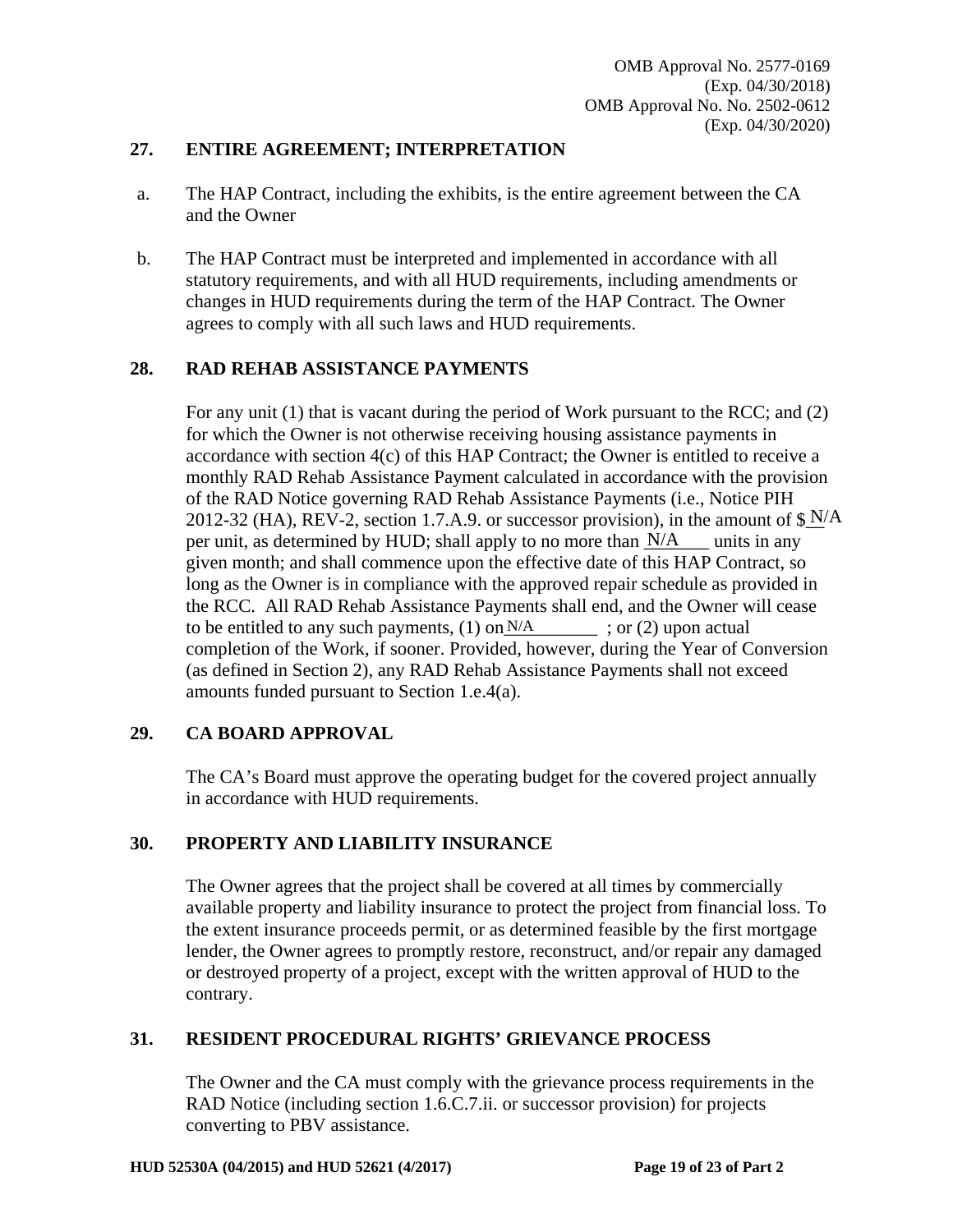## **32. RESIDENT PARTICIPATION AND FUNDING**

In accordance with Attachment 1B.2.B. of the RAD Notice, captioned "PBV Resident Participation and Funding," families in projects that convert to PBV assistance have the right to establish and operate resident organizations for the purpose of addressing issues related to their living environment. The Attachment details all of the requirements governing Resident Participation and Funding, with which the Owner must comply.

# **33. FLOOD INSURANCE**

If the project is located in an area that has been identified by the Federal Emergency Management Agency as an area having special flood hazards and if the sale of flood insurance has been made available under the National Flood Insurance Program, the Owner agrees that: (1) the project will be covered, during the life of the property, by flood insurance in an amount at least equal to its development or project cost (less estimated land cost) or to the limit of coverage made available with respect to the particular type of property under the National Flood Insurance Act of 1968, whichever is less; and (2) that it will advise any prospective purchaser or transferee of the property in writing of the continuing requirement to maintain such flood insurance during the life of the property.

# **34. REPLACEMENT RESERVE REQUIREMENT**

The Owner shall establish and maintain a replacement reserve in accordance with the RCC.

# **35. LABOR STANDARDS**

By execution of this HAP Contract, the Owner warrants that construction or repair Work on the project that is initiated within eighteen (18) months of the effective date of the HAP Contract shall be in compliance with applicable labor standards, including Davis-Bacon wage requirements, as stated in the "Addendum to the HAP Contract— Labor Standards." The "Addendum to the HAP Contract—Labor Standards" shall be included as an "Additional Exhibit" under Section 1.4.c. of the HAP Contract.

# **36. LENDER PROVISIONS**

Notwithstanding anything else in this HAP Contract:

**HUD 52530A (04/2015) and HUD 52621 (4/2017) Page 20 of 23 of Part 2**  a. The holder of any HUD-approved mortgage against the project may take action against the Owner and the project that results in the holder of the mortgage or its designee (either referred to herein as "Lender Temporary Custodian") coming into ownership of the project or assuming the role of "Owner" under this HAP Contract. Transfer of the project or the HAP Contract from the Owner is grounds for termination of the HAP Contract assistance unless otherwise approved by HUD.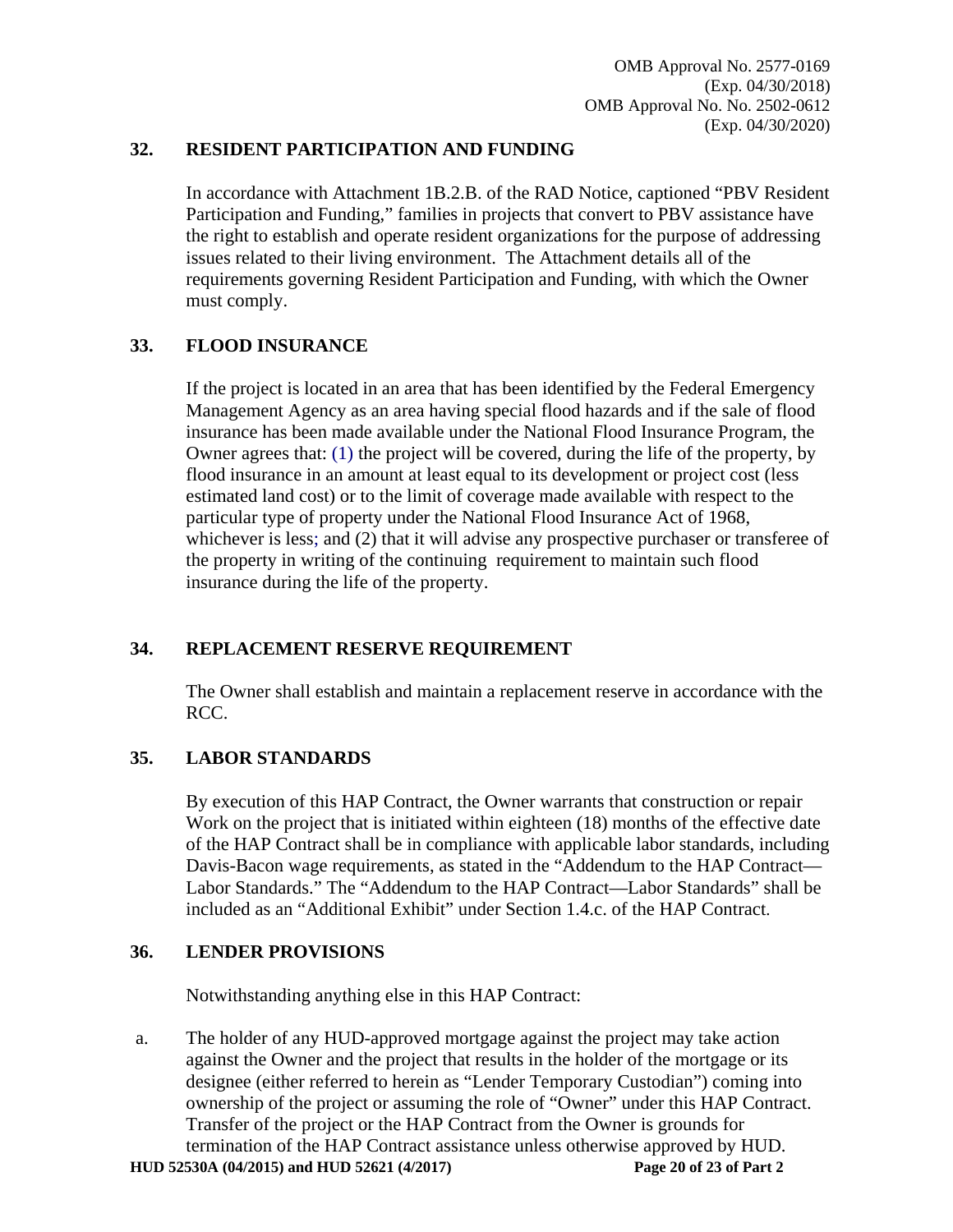OMB Approval No. 2577-0169 (Exp. 04/30/2018) OMB Approval No. No. 2502-0612 (Exp. 04/30/2020)

HUD and CA hereby consent to a collateral assignment of this contract to any Lender Temporary Custodian and pre-approve any Lender Temporary Custodian as a temporary custodian of the project and as a new "Owner" pursuant to this HAP Contract, and continued assistance to the project pursuant to this HAP Contract, subject to the following conditions:

- 1. HUD and CA must receive thirty (30) days prior written notice of the transfer of the project to the Lender Temporary Custodian and the form of the documents necessary to effect such transfer.
- 2. In connection with the transfer, Lender Temporary Custodian must execute and deliver to HUD and CA an assumption on the HAP Contract, in such form as acceptable to HUD.
- 3. Such approval and consent to continue assistance pursuant to this HAP Contract is expressly limited to a period of only 90 days that commences the date of such transfer of the project, provided that HUD in its sole discretion may extend such 90-day period by an additional 30 days, or for so long as HUD deems reasonably necessary for Lender to find a permanent replacement Owner. Consistent with Public Law 112-55, in the event that the Lender Temporary Custodian comes into ownership of the project, the Lender Temporary Custodian shall use such interim period to identify a proposed permanent Owner determined by HUD to be capable of abiding by the HAP Contract, Use Agreement, and any and all applicable RAD program requirements. The provision of housing assistance payments to any proposed permanent replacement Owner is subject to HUD's consent.
- 4. Prior to a transfer of the project to a Lender Temporary Custodian, HUD may at any time by written notice to a Lender Temporary Custodian revoke the approvals given herein if HUD becomes aware of any conditions or circumstances (by way of illustration and not limitation, such conditions or circumstances may include debarment, suspension or limited denial of participation) that would disqualify or compromise the ability of Lender Temporary Custodian from acting as an interim custodian of the project pursuant to the HAP Contract.

# **37. LOW-INCOME HOUSING TAX CREDIT PROVISIONS**

Notwithstanding anything else in this HAP Contract:

a. **Notice.** As long as the equity investor identified below ("Equity Investor") is a partner or member of Owner, HUD shall endeavor as a courtesy to Equity Investor to deliver to Equity Investor a copy of any notice of default that is delivered to Owner under the terms of the HAP Contract. Use Agreement or RAD Conversion Commitment (RCC). Equity Investor's Address for such purposes is:

> \_\_\_\_\_\_\_\_\_\_\_\_\_\_\_\_\_\_\_\_\_\_\_\_\_\_\_\_\_\_\_\_\_\_\_\_\_\_\_\_\_\_\_ Not Applicable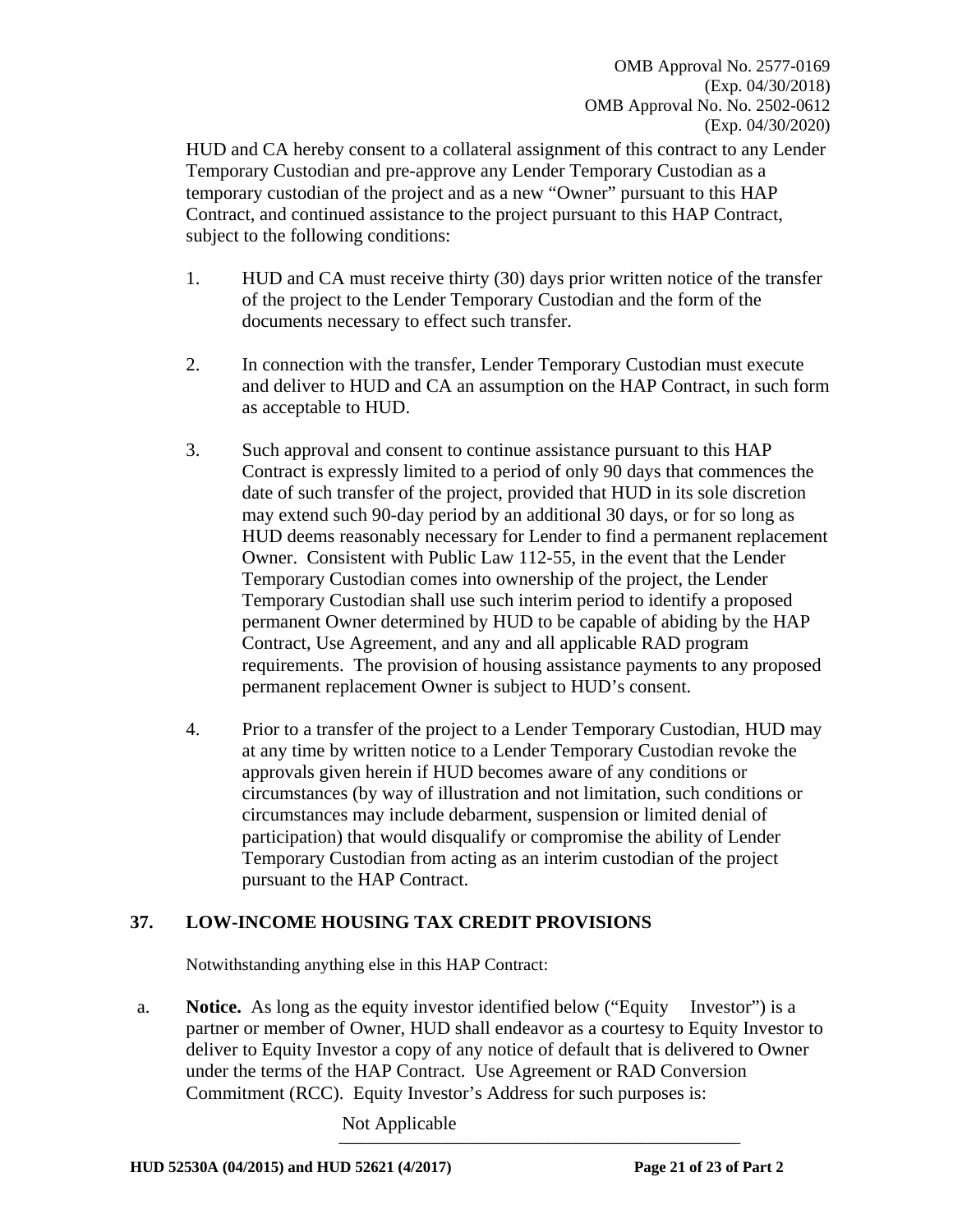OMB Approval No. 2577-0169 (Exp. 04/30/2018) OMB Approval No. No. 2502-0612 (Exp. 04/30/2020)

b. **Right to Cure.** Any cure of any default by Owner under the HAP Contract, Use Agreement or RCC offered by Equity Investor shall be treated the same as if offered by Owner.

\_\_\_\_\_\_\_\_\_\_\_\_\_\_\_\_\_\_\_\_\_\_\_\_\_\_\_\_\_\_\_\_\_\_\_\_\_\_\_\_\_\_\_

\_\_\_\_\_\_\_\_\_\_\_\_\_\_\_\_\_\_\_\_\_\_\_\_\_\_\_\_\_\_\_\_\_\_\_\_\_\_\_\_\_\_\_

\_\_\_\_\_\_\_\_\_\_\_\_\_\_\_\_\_\_\_\_\_\_\_\_\_\_\_\_\_\_\_\_\_\_\_\_\_\_\_\_\_\_\_

- c. **Transfer of Investor Members/Partners.** Equity Investor, and each successor member or partner in Owner, may transfer its interest in the Owner without prior written consent of HUD if:
	- 1. HUD receives prior written notice of such transfer; and
	- 2. HUD receives executed copies of any and all documents necessary to effect such transfer, including any and all amendments to Owner's organizational documents.

### d. **Removal of General Partner/Managing Member**

- 1. HUD and CA have pre-approved the replacement of the Owner's general partner or managing member with an affiliate of Equity Investor, or any successor equity investor ("Interim Replacement GP/MM") as a temporary replacement general partner/managing member of the Owner, in the event Owner's general partner or managing member is removed for cause in accordance with Owner's organizational documents.
- 2. Interim Replacement GP/MM may remove Owner's general partner or managing member in accordance with the Owner's organizational documents without further written consent from HUD or CA and HUD and CA shall continue assistance to the project in accordance with the HAP Contract, provided that Interim Replacement GP/MM provide HUD and CA with prior written notice of such replacement and HUD and CA receive executed copies of any and all documents necessary to effect such replacement.
- 3. Such approval of such Interim Replacement GP/MM is expressly limited to a period of only 90 days that commences the date of such removal, provided that HUD in its sole discretion may extend such 90-day period by an additional 30 days, or for so long as HUD deems reasonably necessary to provide for a permanent replacement of the general partner or managing member. After such interim period, any proposed permanent replacement for the Owner's general partner or managing member is subject to HUD's consent.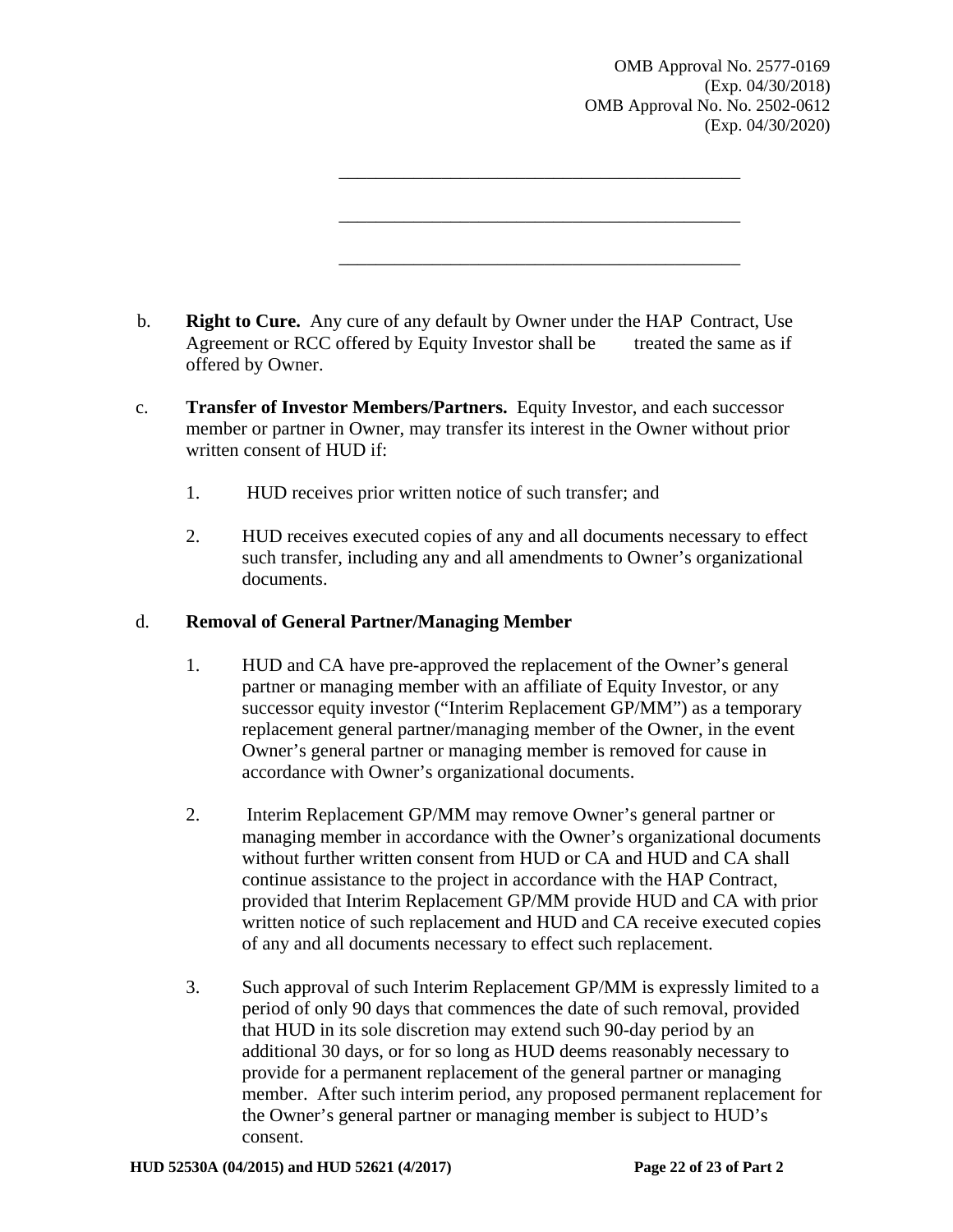OMB Approval No. 2577-0169  $(Exp. 04/30/2018)$ OMB Approval No. No. 2502-0612  $(Exp. 04/30/2020)$ 

 $4.$ HUD may at any time by written notice to Equity Investor or any successor revoke the approvals given herein if HUD becomes aware of any conditions or circumstances that would disqualify or compromise the ability of Interim Replacement GP/MM from acting as an interim general partner/managing member pursuant to this HAP Contract.

#### 38. **CONTINUATION OF HAP CONTRACT**

Except where otherwise approved by HUD, this HAP Contract shall continue in effect and housing assistance payments will continue in accordance with the terms of the HAP Contract in the event: (1) Of assignment, sale, or other disposition of this HAP Contract; (2) Of foreclosure, including foreclosure by HUD; (3) Of assignment of the mortgage or deed in lieu of foreclosure; (4) HUD or the CA takes over possession, operation or ownership; or (5) The Owner prepays the mortgage.

#### 39. **ALTERNATIVE REQUIREMENTS**

- **Owner Proposal Selection Procedures.** Projects will be selected for a. assistance in accordance with the provisions in the RAD Notice. Therefore, 24 C.F.R.  $§$  983.51 does not apply.
- **Percentage Limitation.** Section  $8(0)(13)(B)$  of the 1937 Act and 24 C.F.R. § b. 983.6 do not apply to assistance provided under RAD.
- Consistency with PHA Plan and Other Goals. Section  $8(0)(13)(ii)$  of the c. 1937 Act and 24 C.F.R. §§ 983.57(b)(1) and (c) do not apply.

Signatures: **Contract Administrator** 

**Troy Housing Authority** 

Print or Type Name of Contract Administrator

Signature

Deborah A. Witkowski, Executive Director

Print or Type Name and Title of Signatory

 $09/24/2018$ 

Owner

THA RAD PBV Administrative Entity, Inc.

Print or Type Name of Owner

Deborah A. Witkowski, Executive Director Print or Type Name and Title of Signatory

09/29/2018 Date (mm/dd/vvvv

**SIGNATURE PAGE** PBV HAP CONTRACT PART II - CONWAY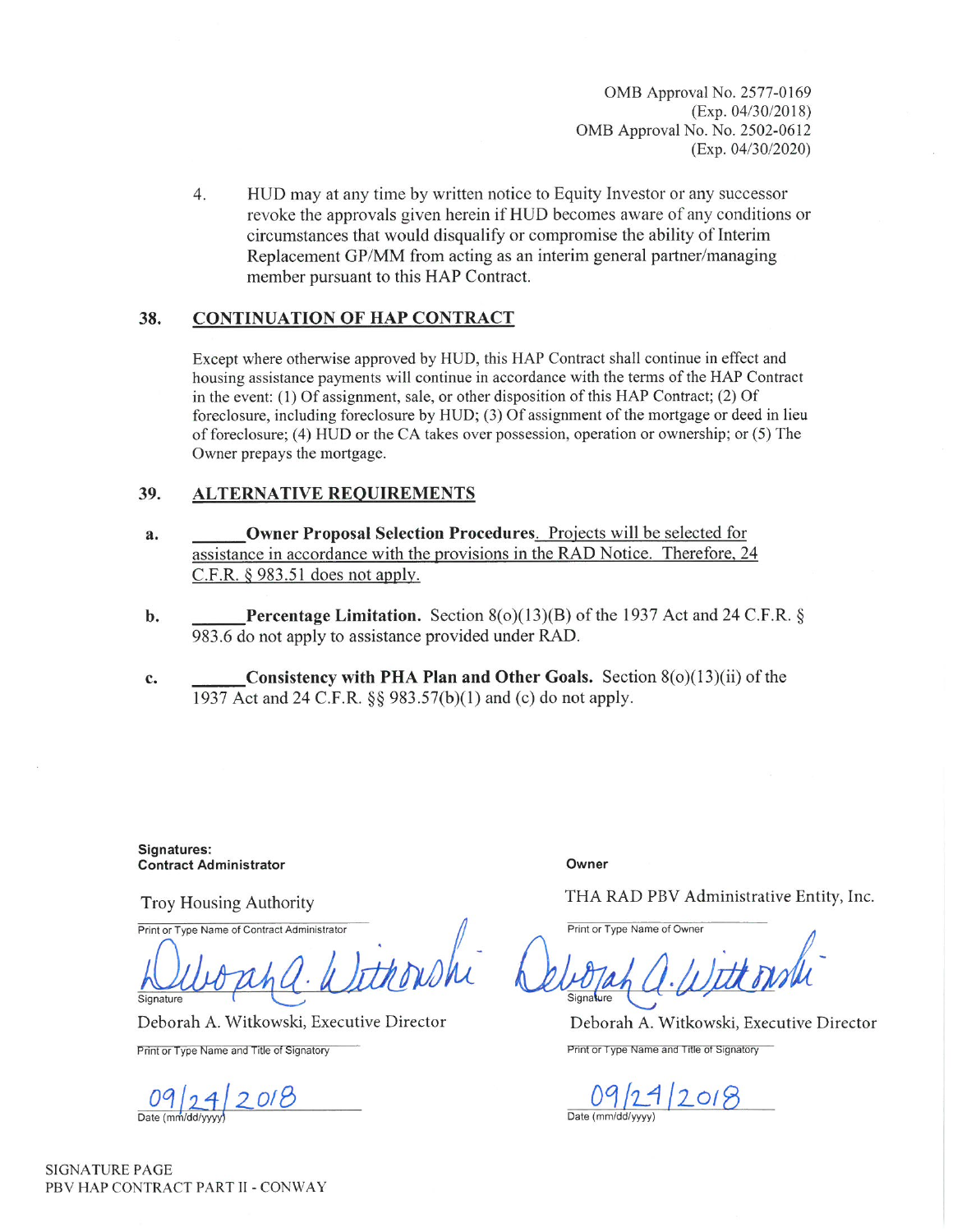# **EXHIBIT A**

# **IDENTIFICATION OF UNITS BY SIZE AND INITIAL CONTRACT RENTS**

• Project Legal Description for Conway Court:

ALL THAT TRACT OR PARCEL OF LAND situate in the Fourteenth Ward of the City of Troy, County of Rensselaer and State of New York more particularly bounded and described as follows:

BEGINNING at a point set in the West line of Conway Court said point of beginning being further located North two degrees zero minutes East (N. 2° 00' East), one hundred and seventy point zero feet (170.00') from the point of intersection of the aforesaid West line of Conway Court with the North line of Hoosick Street, said point of beginning being further the Northeast corner of Lot Number 6; thence proceeding in a northerly direction and along the aforesaid West line of Conway Court, North two degrees zero minutes East (N. 2° 00' E.), one hundred eighty point zero feet (180.00') to a point, said point being the Northeast corner of Lot Number 9; thence in a Westerly direction along the South line of Lot Number 10, North seventy six degrees twelve minutes West (N. 76° 12' W.), ninety nine point seventy seven feet (99.77') to a point; thence in a Northerly direction and along the West line of Lot Number 10, North two degrees forty minutes East,  $(N. 2^{\circ} 40' E)$ , one hundred forty one point eighty two feet (141.82') to a point; thence in a westerly direction, North seventy four degrees fifty two minutes West (N. 74° 52' W.), one hundred thirty three point thirty two feet (133.32') to a point; thence in a Southerly direction, South two degrees fifty five minutes West (S. 2° 55' W. ), two hundred eighty nine point sixty nine feet (289.69') to a point; thence in an Easterly direction, South eighty eight degrees zero minutes East (S. 88° 00' E.) one hundred point fifty three feet (100.53') to a point; thence in a Southerly direction, South two degrees zero minutes West (S. 2° 00' W.), three hundred point zero feet (300.00') to a point set in the aforesaid North line of Hoosick Street; thence in an Easterly direction and along the aforesaid North line of Hoosick Street, North seventy two degrees forty seven minutes East (N. 72° 47' E.), thirty one point seventy seven feet (31.77') to a point; thence in a Northerly direction and along the West line of Lot Numbers 4, 5 and 6, North two degrees zero minutes East (N. 2° 00' E.) two hundred and six point sixty nine feet (206.69') to a point, thence in an Easterly direction and along the North line of Lot Number 6, South eighty eight degrees zero minutes East (S. 88° O' E.), one hundred point zero feet (100.00') to a point set in the aforesaid west line of Conway Court; said point being the Point of Beginning; being a parcel of land irregular in shape and containing in all 63,619.73 square feet; all as surveyed by Conrad P. Hoffman, CE PE LS and shown on a map entitled "Map of a portion of the Former J.V.S. Jacobs Property, dated February 14, 1972," and which said map is recorded in the Rensselaer County Clerk's Office in Liber 1240 cp. 80.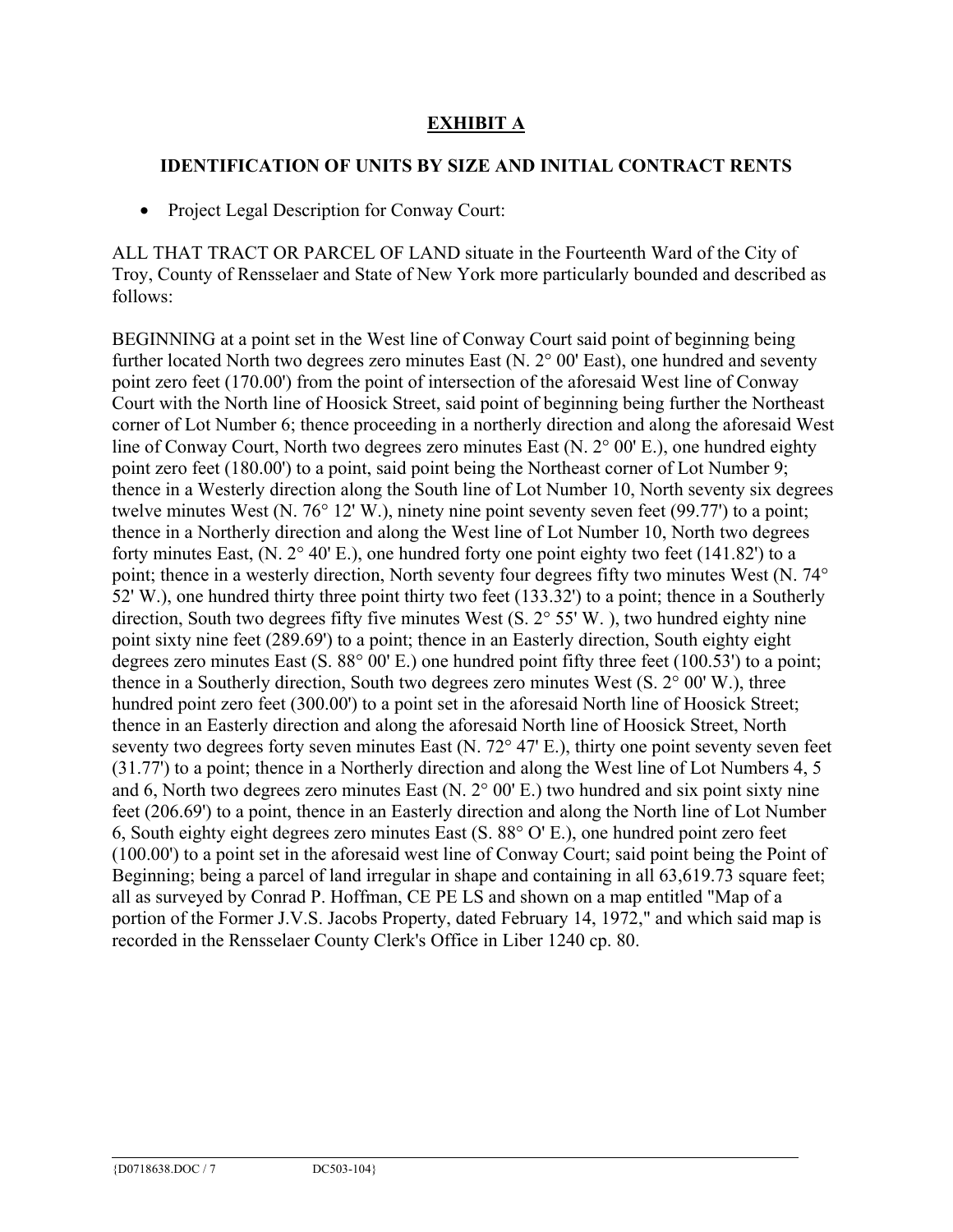- Project Street Address: 12 Conway Court Troy, New York 12180
- Description of contract units: **Forty-one** (41) of the units as depicted in plans and specifications on file with the Owner.
- Total number of units covered by this Agreement: **41**
- Number of contract units by area and other contract rent information:

| No. of<br>Units | No. of<br>Bedrooms | Initial<br>Contract<br>Rent | Initial<br>Utility<br>Allowance | Gross<br>Rent<br>Paid to<br>Owner |
|-----------------|--------------------|-----------------------------|---------------------------------|-----------------------------------|
| 40              |                    | \$630                       | \$61                            | \$691                             |
|                 |                    | \$769                       |                                 | \$769                             |

| Conway Court                    |              |                  |                     |                      |  |  |  |
|---------------------------------|--------------|------------------|---------------------|----------------------|--|--|--|
| 12 Conway Court, Troy, NY 12180 |              |                  |                     |                      |  |  |  |
| No. of                          | No. of       |                  |                     |                      |  |  |  |
| Units                           | Bedrooms     | No. of Bathrooms | Unit Square Footage | Unit/Address Numbers |  |  |  |
| 40                              | $\mathbf{1}$ | $\mathbf{1}$     | 564                 | 2A                   |  |  |  |
|                                 | $\mathbf 1$  | 1                | 564                 | 3D                   |  |  |  |
|                                 | 1            | $\mathbf 1$      | 564                 | 5A                   |  |  |  |
|                                 | 1            | 1                | 564                 | 6D                   |  |  |  |
|                                 | 1            | 1                | 564                 | 2D                   |  |  |  |
|                                 | $\mathbf{1}$ | $\mathbf 1$      | 564                 | 4A                   |  |  |  |
|                                 | $\mathbf{1}$ | $\mathbf 1$      | 564                 | 5D                   |  |  |  |
|                                 | $\mathbf{1}$ | 1                | 564                 | 3A                   |  |  |  |
|                                 | $\mathbf{1}$ | 1                | 564                 | 4D                   |  |  |  |
|                                 | $\mathbf{1}$ | 1                | 564                 | 6A                   |  |  |  |
|                                 | 1            | 1                | 552                 | 2B                   |  |  |  |
|                                 | $\mathbf 1$  | 1                | 552                 | 3B                   |  |  |  |
|                                 | $\mathbf 1$  | 1                | 552                 | 4B                   |  |  |  |
|                                 | 1            | 1                | 552                 | 5B                   |  |  |  |
|                                 | 1            | 1                | 552                 | 6B                   |  |  |  |
|                                 | 1            | 1                | 576                 | 2C                   |  |  |  |
|                                 | $\mathbf{1}$ | 1                | 576                 | 3C                   |  |  |  |
|                                 | $\mathbf{1}$ | 1                | 576                 | 4C                   |  |  |  |
|                                 | $\mathbf 1$  | 1                | 576                 | 5C                   |  |  |  |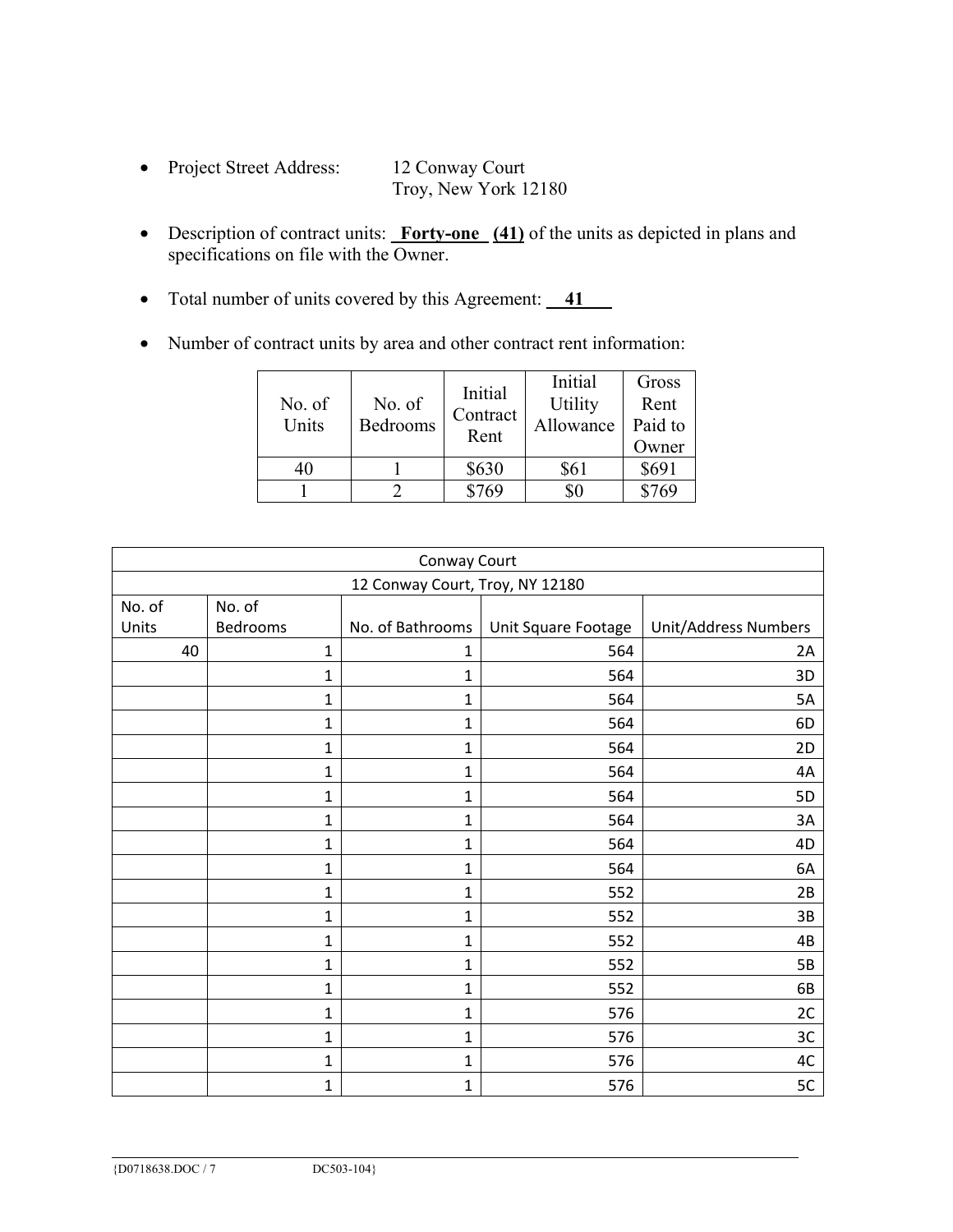|             | $\mathbf{1}$   | $\mathbf 1$ | 576 | 6C              |
|-------------|----------------|-------------|-----|-----------------|
|             | $\mathbf 1$    | $\mathbf 1$ | 576 | 2F              |
|             | $\mathbf 1$    | $\mathbf 1$ | 576 | 3F              |
|             | $\mathbf 1$    | $\mathbf 1$ | 576 | $4\textrm{F}$   |
|             | $\mathbf 1$    | $\mathbf 1$ | 576 | 5F              |
|             | $\mathbf 1$    | $\mathbf 1$ | 576 | 6F              |
|             | $\mathbf 1$    | $\mathbf 1$ | 576 | 2G              |
|             | $\mathbf 1$    | $\mathbf 1$ | 576 | 3G              |
|             | $\mathbf{1}$   | 1           | 576 | 4G              |
|             | $\mathbf 1$    | $\mathbf 1$ | 576 | $5\,\mathrm{G}$ |
|             | $\mathbf 1$    | $\mathbf 1$ | 576 | 6G              |
|             | $\mathbf 1$    | $\mathbf 1$ | 576 | 2H              |
|             | $\mathbf 1$    | $\mathbf 1$ | 576 | 3H              |
|             | $\mathbf 1$    | $\mathbf 1$ | 576 | 4H              |
|             | $\mathbf 1$    | $\mathbf 1$ | 576 | 5H              |
|             | $\mathbf 1$    | $\mathbf 1$ | 576 | 6H              |
|             | $\mathbf 1$    | $\mathbf 1$ | 624 | 2E              |
|             | $\mathbf 1$    | $\mathbf 1$ | 624 | 3E              |
|             | $\mathbf 1$    | $\mathbf 1$ | 624 | 4E              |
|             | $\mathbf{1}$   | $\mathbf 1$ | 624 | 5E              |
|             | $\mathbf 1$    | $\mathbf 1$ | 624 | 6E              |
| $\mathbf 1$ | $\overline{2}$ | $\mathbf 1$ | 672 | $1A$            |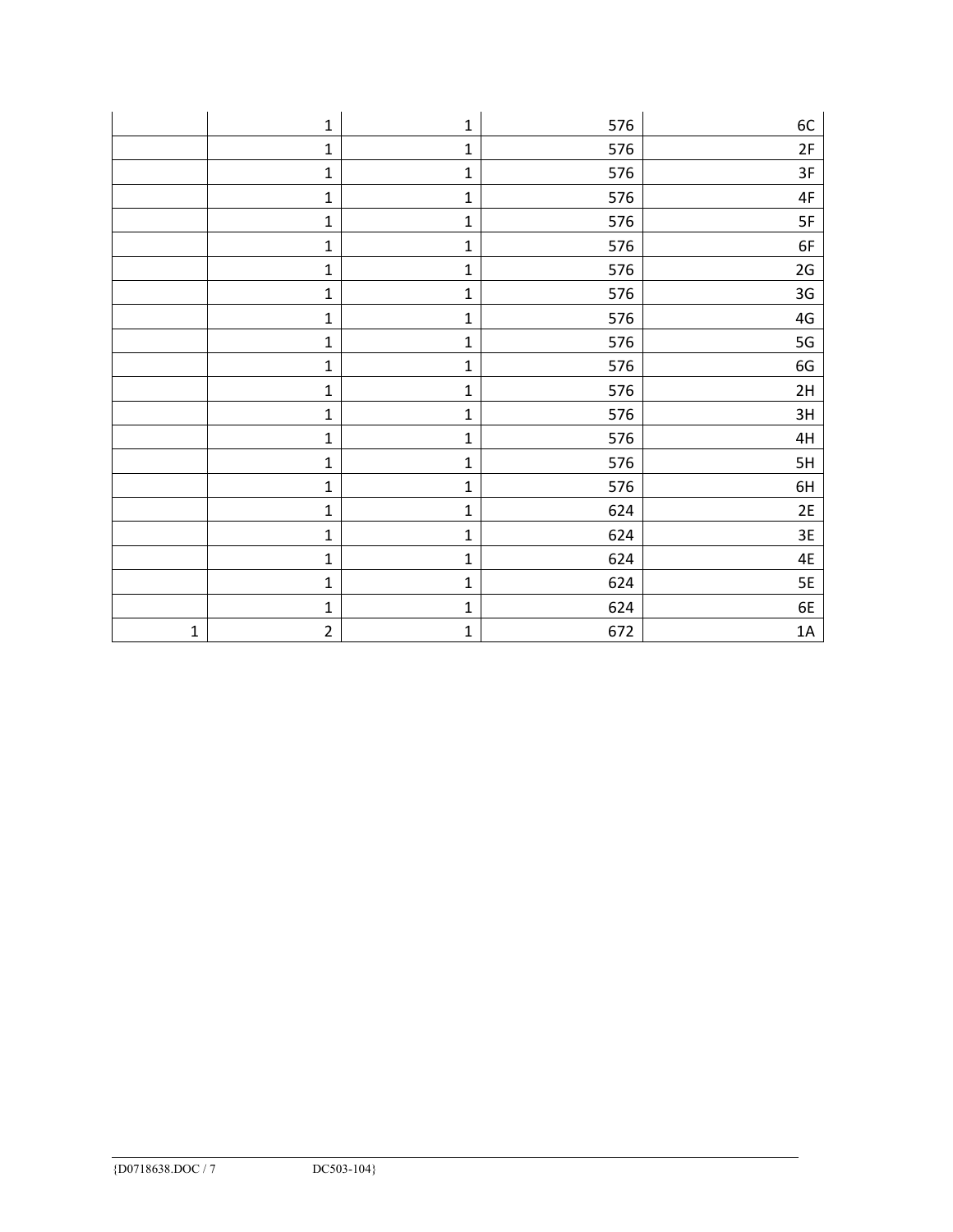# **EXHIBIT B**

# **SERVICES, MAINTENANCE AND EQUIPMENT PROVIDED BY THE OWNER**

### **Maintenance and Repairs**.

Owner shall:

- 1. cause the development to be maintained in a decent, safe, and sanitary condition and in a rentable and tenantable state of repair, all in accordance with public housing and Project Based Voucher requirements and the Rental Assistance Demonstration requirements;
- 2. comply with requirements of applicable building codes, housing codes, and federal regulations materially affecting health and safety;
- 3. keep all building, facilities and common areas, not otherwise assigned to tenants for maintenance and upkeep, in a clean and safe condition;
- 4. maintain in good and safe working order and condition electrical, plumbing, sanitary, heating, ventilating and other facilities and appliances supplied or required to be supplied by Owner; and
- 5. provide and maintain appropriate receptacles and facilities (except containers for exclusive use by an individual tenant household) for the deposit of garbage, rubbish and other waste removed from the dwelling unit by the tenant.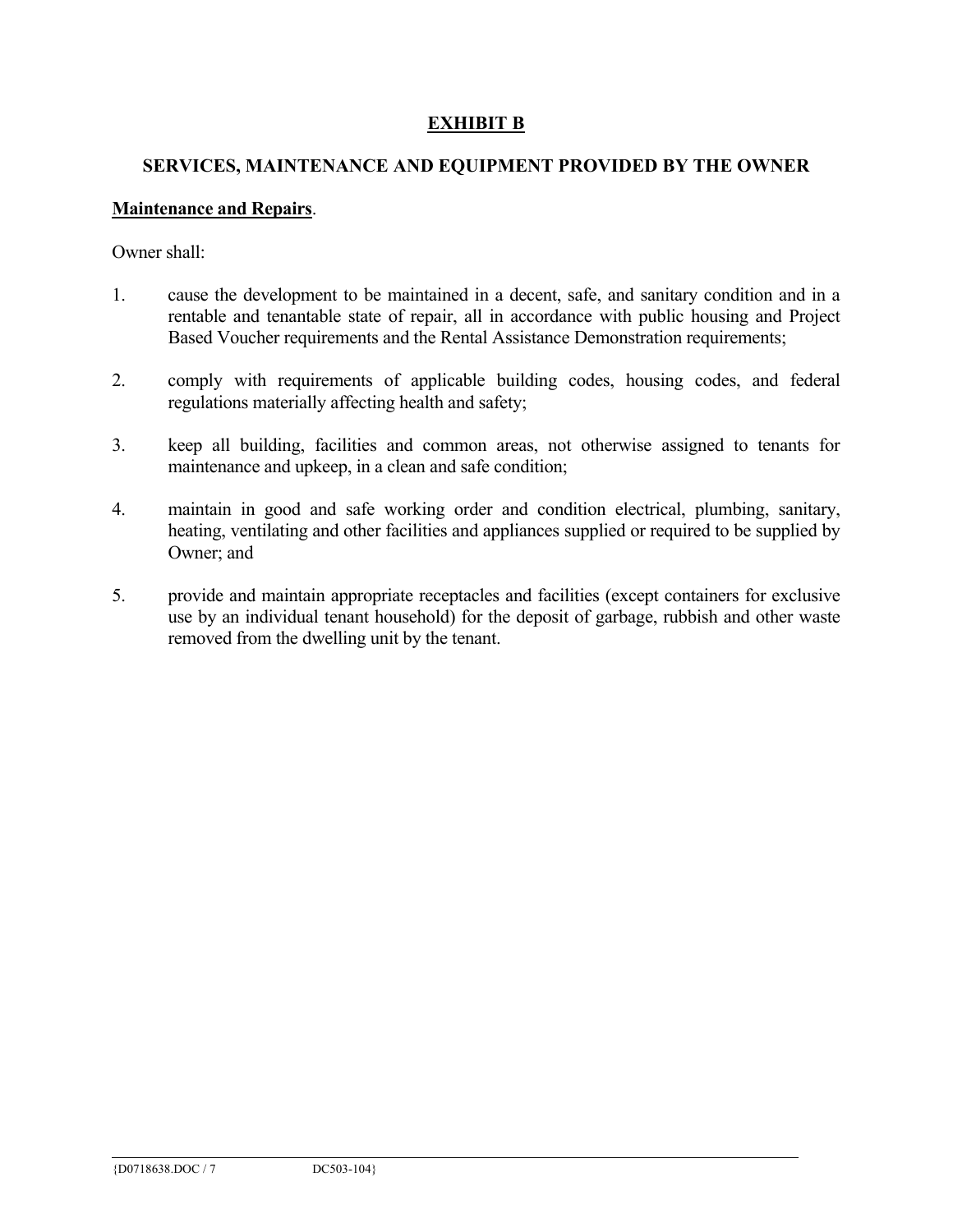# **EXHIBIT C**

# **UTILITIES AND SERVICES**

The project Owner provides heat and domestic hot and cold water, sanitary sewer and electricity as part of the rent payment and without additional charge to the tenant. The tenant is responsible for any cable TV and phone service charges.